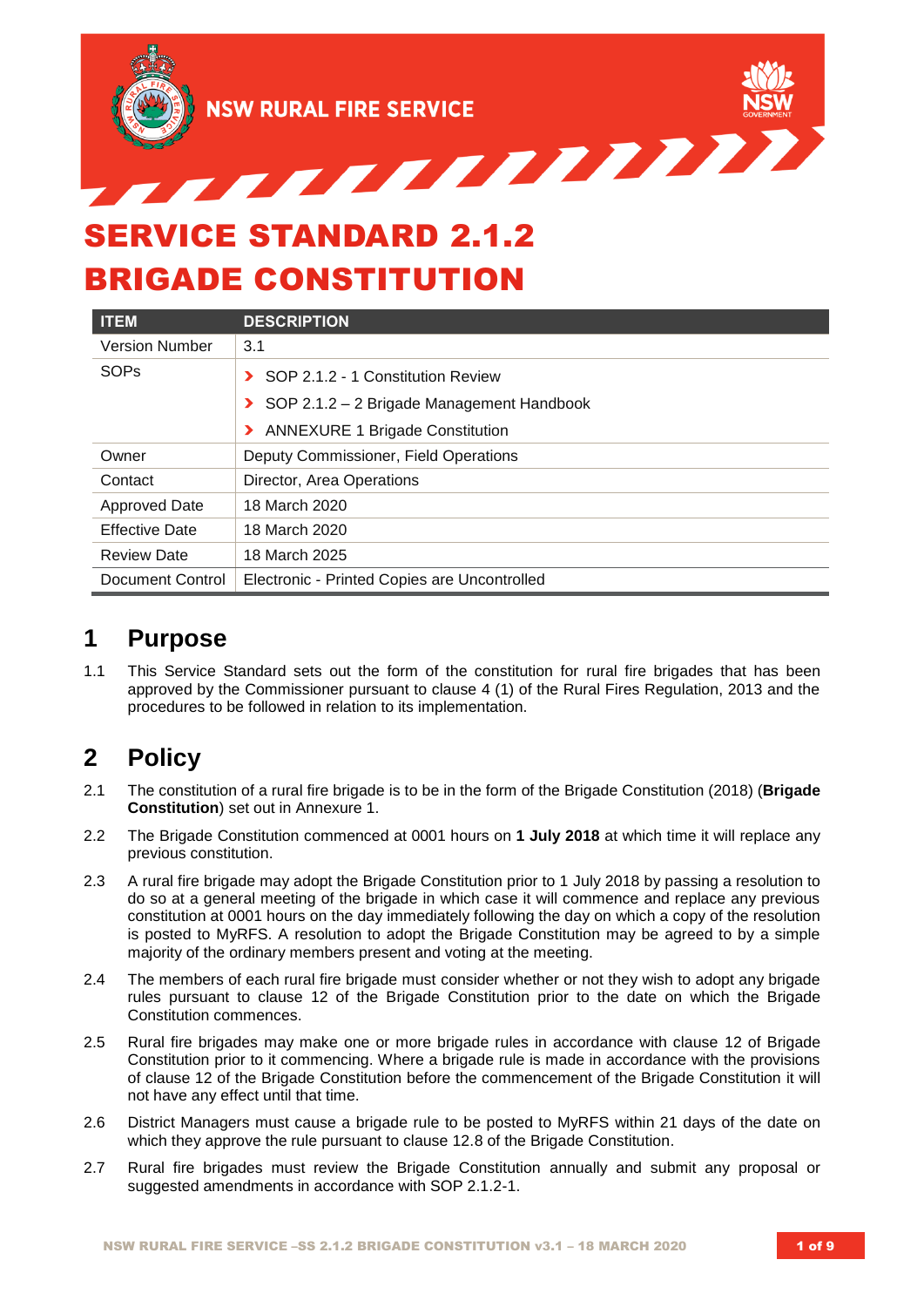#### **Exceptional Circumstances**

- 2.8 If, in the opinion of the Commissioner, brigades in one or more district may be unable or unwilling to hold an annual general meeting due to exceptional circumstances, the Commissioner may, in relation to the brigade/s in that district:
	- a. Suspend the requirement to hold and annual general meeting (AGM);
	- b. Defer the requirement to provide financial accounts to the brigade and district office; and
	- c. Extend the term of the field and administrative officers of the brigade

for a period of up to 12 months.

- 2.9 Where the Commissioner has made a determination under clause 2.8, the Commissioner may, at the expiration of any such period of suspension, make further determinations extending that period for not more than 12 months.
- 2.10 Where the Commissioner has made a determination pursuant to clause 2.8 and the term of any group officer or deputy group officer in that district expires during that period, the term of that officer may be extended by the District Manager for a period of up to 12 months.
- 2.11 Where the term of a field officer or group officer has been extended pursuant to these provisions, the validity of any authority issued to that officer pursuant to clause 2.18 of Service Standard 1.3.2 Powers of Officers is deemed to be extended for the period of that extension.
- 2.12 The constitutional provisions in relation to the appointment of field and administrative officers by the District Manager in circumstances where there is a vacancy which the brigade is unable to fill, including in circumstances where no AGM is held, is not affected by any determination made by the Commissioner pursuant to clause 2.8.
- 2.13 Any casual vacancies that occur during any suspension pursuant to clause 2.8 may be filled by the District Manager after consulting with the brigade's remaining field and administrative officers.
- 2.14 Where a brigade holds an annual general meeting during the period of any determination made by the Commissioner, clause 2.8 (c) will not apply to that brigade's field and administrative officers.

# **3 Related Documents**

- **›** [Brigade Constitution \(2018\)](https://www.myrfs.nsw.gov.au/DesktopModules/Bring2mind/DMX/Download.aspx?EntryId=27587&PortalId=0&DownloadMethod=attachment)
- **›** [Brigade Management Handbook](https://www.myrfs.nsw.gov.au/DesktopModules/Bring2mind/DMX/Download.aspx?EntryId=27586&PortalId=0&DownloadMethod=attachment)
- **›** *[Rural Fires Act 1997](http://www.legislation.nsw.gov.au/fragview/inforce/act+65+1997+whole+0+N?tocnav=y)*
- **›** *[Income Tax Assessment Act 1997S 30-15](http://www.comlaw.gov.au/Details/C2013C00367) and S30-102*
- **›** *[Rural Fires Regulation 2013](http://www.austlii.edu.au/cgi-bin/viewdb/au/legis/nsw/consol_reg/rfr2013229/)*
- **>** [Service Standard 1.1.1 Management of NSW RFS Policy Documents](https://www.myrfs.nsw.gov.au/DesktopModules/Bring2mind/DMX/Download.aspx?EntryId=15454&PortalId=0&DownloadMethod=attachment)
- **›** [Service Standard 1.1.2 Discipline](https://www.myrfs.nsw.gov.au/DesktopModules/Bring2mind/DMX/Download.aspx?EntryId=15458&PortalId=0&DownloadMethod=attachment)
- **›** [Service Standard 1.1.3 Grievances](https://www.myrfs.nsw.gov.au/DesktopModules/Bring2mind/DMX/Download.aspx?EntryId=15459&PortalId=0&DownloadMethod=attachment)
- **›** [Service Standard 1.1.9 Child Related Activities](https://www.myrfs.nsw.gov.au/DesktopModules/Bring2mind/DMX/Download.aspx?EntryId=15468&PortalId=0&DownloadMethod=attachment)
- **›** [Service Standard 1.1.16 Fundraising Activities \(Provisions of Goods and Services\)](https://www.myrfs.nsw.gov.au/DesktopModules/Bring2mind/DMX/Download.aspx?EntryId=15473&PortalId=0&DownloadMethod=attachment)
- **›** [Service Standard 1.1.21 Stand Down/Removal from Membership and Notification of Criminal](https://www.myrfs.nsw.gov.au/DesktopModules/Bring2mind/DMX/Download.aspx?EntryId=15478&PortalId=0&DownloadMethod=attachment)  [Charges and Convictions](https://www.myrfs.nsw.gov.au/DesktopModules/Bring2mind/DMX/Download.aspx?EntryId=15478&PortalId=0&DownloadMethod=attachment)
- **>** [Service Standard 1.1.22 Organisational Communication](https://www.myrfs.nsw.gov.au/DesktopModules/Bring2mind/DMX/Download.aspx?EntryId=15479&PortalId=0&DownloadMethod=attachment)
- **›** [Service Standard 1.2.1 NSW RFS Ranking and Rank Insignia](https://www.myrfs.nsw.gov.au/DesktopModules/Bring2mind/DMX/Download.aspx?EntryId=15489&PortalId=0&DownloadMethod=attachment)
- **›** [Service Standard 1.5.3 NSW RFS/RFSA Consultative Committees](https://www.myrfs.nsw.gov.au/DesktopModules/Bring2mind/DMX/Download.aspx?EntryId=15475&PortalId=0&DownloadMethod=attachment)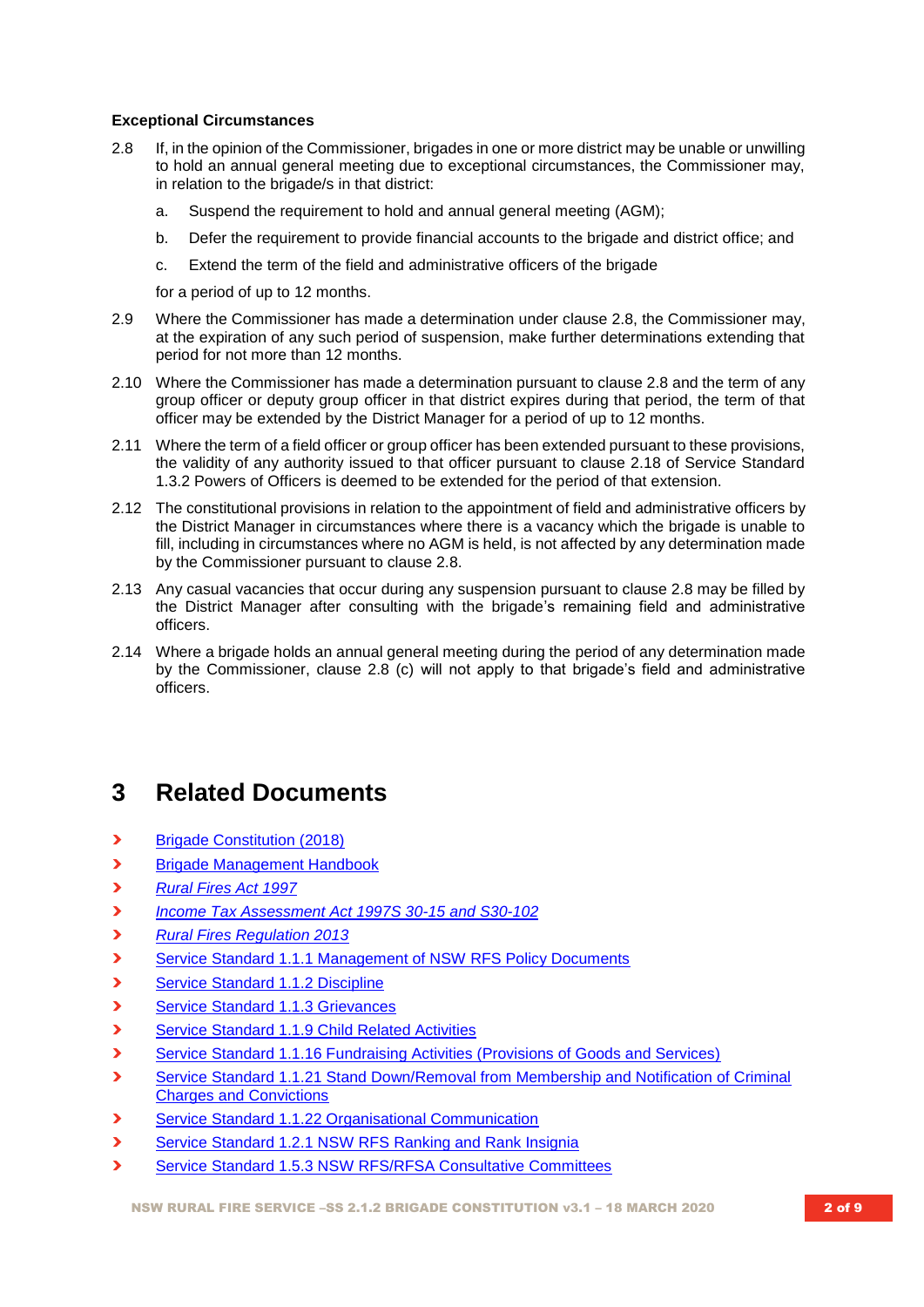- **›** [Service Standard 2.1.1 Formation and Disbandment of Brigades and Groups of Brigades](https://www.myrfs.nsw.gov.au/DesktopModules/Bring2mind/DMX/Download.aspx?EntryId=15497&PortalId=0&DownloadMethod=attachment)
- **›** [Service Standard 2.1.4 Appointment of Field and Group Officers](https://www.myrfs.nsw.gov.au/DesktopModules/Bring2mind/DMX/Download.aspx?EntryId=15501&PortalId=0&DownloadMethod=attachment)
- **›** [Service Standard 2.1.5 Child and Youth Participation in NSW RFS Activities](https://www.myrfs.nsw.gov.au/DesktopModules/Bring2mind/DMX/Download.aspx?EntryId=15502&PortalId=0&DownloadMethod=attachment)
- **›** Service Standard [2.1.6 Joining the NSW RFS as a Volunteer Member \(including Transfer](https://www.myrfs.nsw.gov.au/DesktopModules/Bring2mind/DMX/Download.aspx?EntryId=15503&PortalId=0&DownloadMethod=attachment)  [Applications\)](https://www.myrfs.nsw.gov.au/DesktopModules/Bring2mind/DMX/Download.aspx?EntryId=15503&PortalId=0&DownloadMethod=attachment)
- **›** [Service Standard 2.1.14 Management of Deductible Gift Recipient Status for NSW RFS](https://www.myrfs.nsw.gov.au/DesktopModules/Bring2mind/DMX/Download.aspx?EntryId=16775&PortalId=0&DownloadMethod=attachment)  **[Brigades](https://www.myrfs.nsw.gov.au/DesktopModules/Bring2mind/DMX/Download.aspx?EntryId=16775&PortalId=0&DownloadMethod=attachment)**
- **›** [Service Standard 6.1.2 Qualifications for NSW RFS Members](https://www.myrfs.nsw.gov.au/DesktopModules/Bring2mind/DMX/Download.aspx?EntryId=15554&PortalId=0&DownloadMethod=attachment)

# **4 Amendments**

| <b>AMENDMENT</b><br><b>DATE</b> | <b>VERSION</b><br><b>NO</b> | <b>DESCRIPTION</b>                                                                                                                                                                   |
|---------------------------------|-----------------------------|--------------------------------------------------------------------------------------------------------------------------------------------------------------------------------------|
| 1 September 1999                | 1.0                         | Initial Release.                                                                                                                                                                     |
| 14 August 2006                  | 2.0                         | Repealed and remade v1.0<br>New Model Constitution                                                                                                                                   |
| 8 August 2013                   | 2.1                         | Repealed and remade v2.0                                                                                                                                                             |
|                                 |                             | Review to incorporate new requirements – addition of clause 15<br>to constitution template and associated amendments to SOP<br>2.1.2-1 clauses 2.2, 2.3, 2.5, 2.6, 2.7, 2.8 and 2.13 |
| 20 December 2017                | 3.0                         | Repealed and remade v2.1                                                                                                                                                             |
|                                 |                             | Comprehensive review to align with Rural Fires Regulation 2013                                                                                                                       |
| 18 March 2020                   | 3.1                         | Repeals and remakes v3.0                                                                                                                                                             |
|                                 |                             | Additional clauses - 2.8 to 2.14 to provide for Exceptional<br>Circumstances                                                                                                         |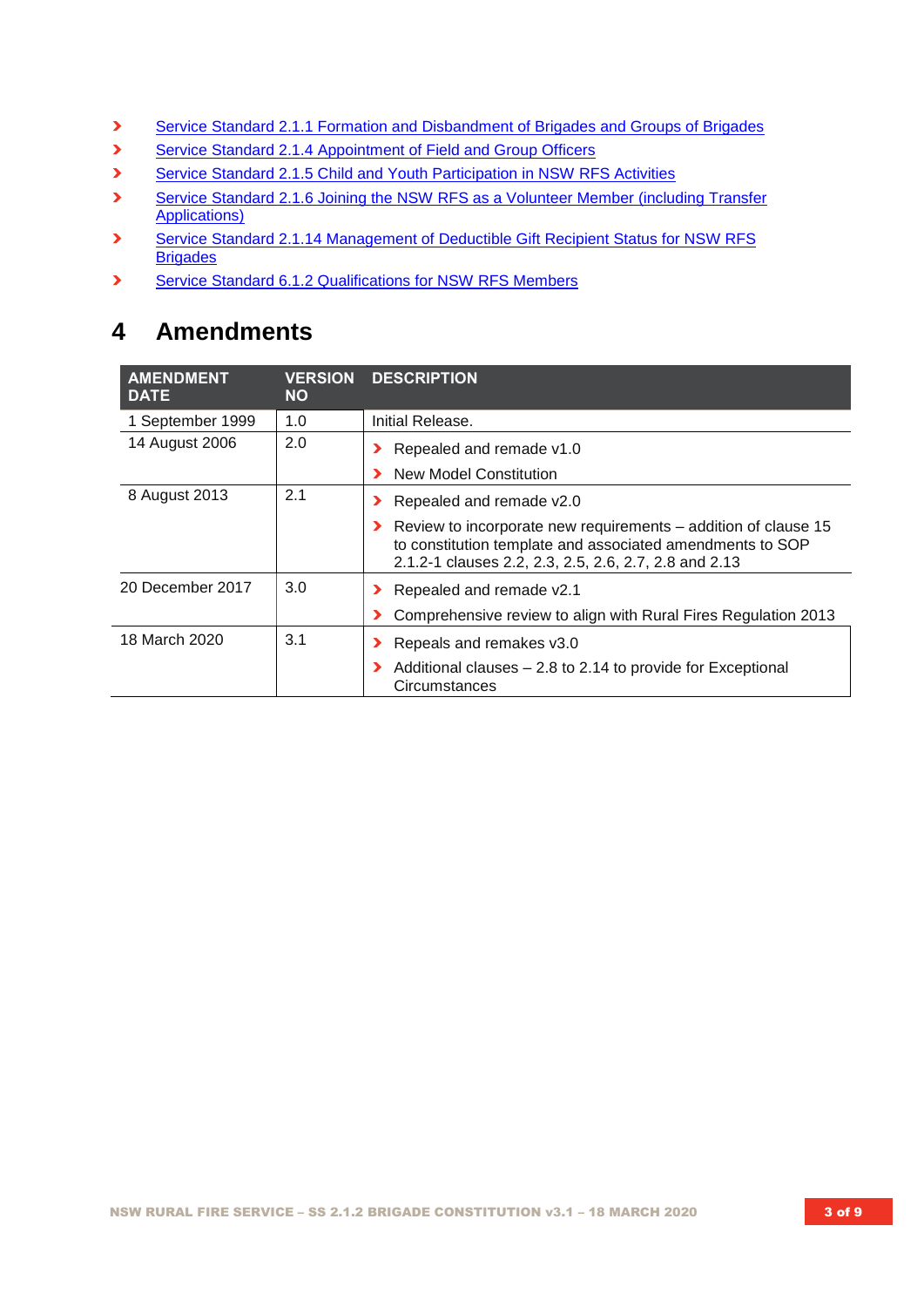# **SOP 2.1.2-1 Constitution Review**

# **1 Purpose**

1.1 The purpose of this Standard Operating Procedure is to provide a standard method of reviewing and amending the Brigade Constitution.

# **2 Procedures**

#### **Request for Constitution Review**

- 2.1 A rural fire brigade may submit a proposal or suggested amendment using the document 2.1.2-1 Constitution Review Request Form.
- 2.2 Completed forms are to be sent to [constitution.review@rfs.nsw.gov.au](mailto:constitution.review@rfs.nsw.gov.au) or posted to Locked Bag 17 GRANVILLE NSW 2142 marked *Constitution Review*.

#### **Constitution Review Committee**

#### **Committee Membership**

- 2.3 Membership of the Constitution Review Committee will be determined by the Commissioner in consultation with the NSW Rural Fire Service Association Inc.
- 2.4 The Commissioner may utilise a working group within the existing consultative committee structure as prescribed in Service Standard 1.5.3 NSW RFS/RFSA Consultative Committees.

#### **Committee Process**

- 2.5 The Constitution Review Committee must meet annually to consider any proposal or suggested amendment to the Brigade Constitution.
- 2.6 After considering the proposals and suggested amendments the Constitution Review Committee must consult with the members of the NSW RFS on any proposed changes to the Brigade Constitution to the satisfaction of the Commissioner.
- 2.7 Any period of consultation must not be less than 3 months.
- 2.8 At the conclusion of the consultation period the Constitution Review Committee must prepare and submit to the Commissioner:
	- d. draft amendments to the Brigade Constitution; and
	- e. a report on any proposals and suggested amendments received by the Constitution Review Committee which includes a summary of those submissions and any recommendations for the amendment or future development of the Brigade Constitution.

#### **Amendment of the Brigade Constitution**

- 2.9 After considering the recommendations of the Constitution Review Committee, the Commissioner may submit any proposed amendments to the Brigade Constitution to the responsible authority\* for each rural fire brigade with a recommendation that it approve the amendments for the purpose of clause 4 (1) of the Rural Fire Regulation 2013.
- 2.10 Upon approval of any amendments to the form of the Brigade Constitution by the responsible authority the amendments must be posted to MyRFS and will commence 21 days after the day on which they are posted unless the amendment specifies another commencement date.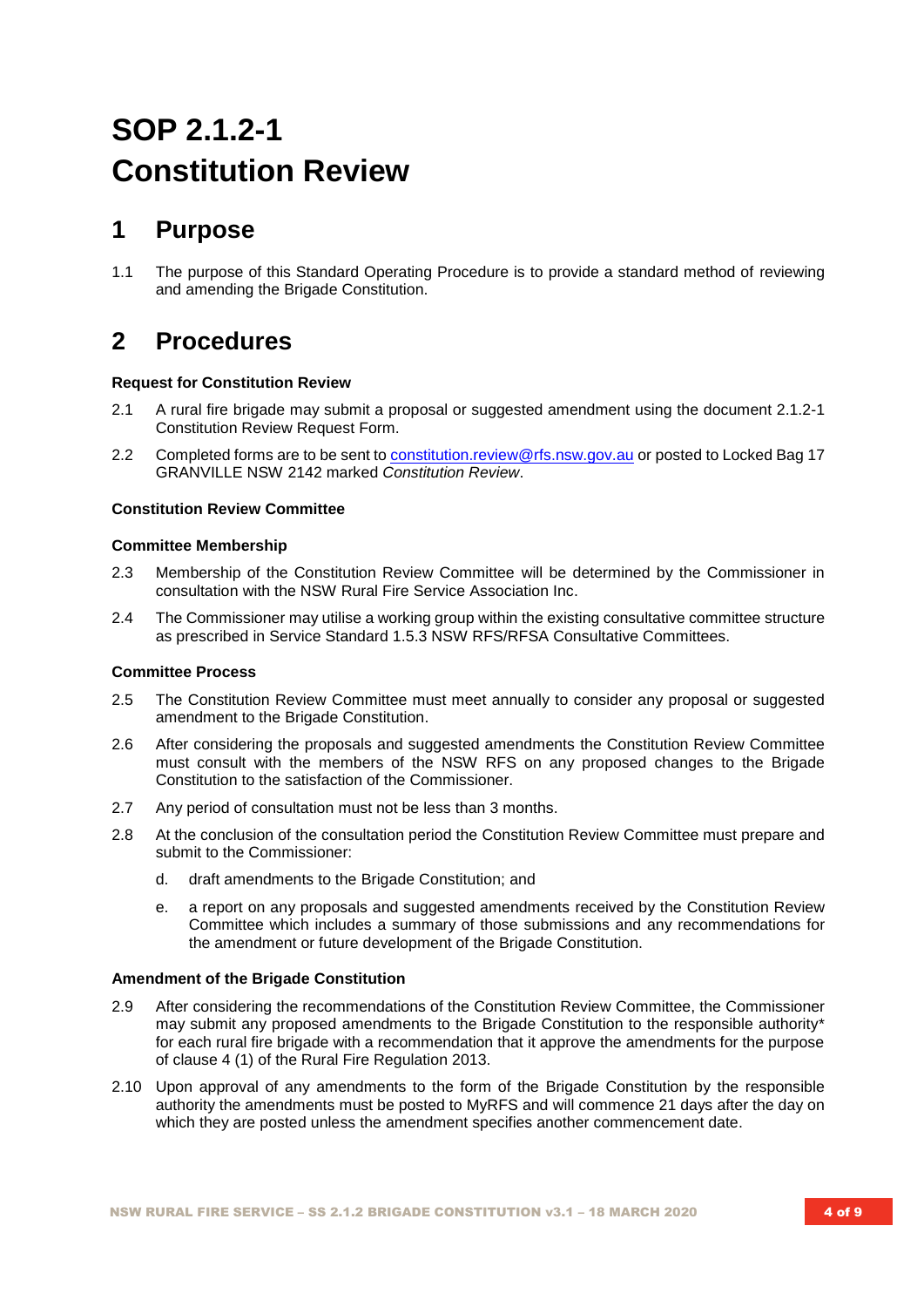#### **Notes:**

- **›** \*The responsible authority is the entity (local authority or the Commissioner) that formed the rural fire brigade - see section 15 of the *Rural Fires Act 1997* and clause 3 of the Rural Fires Regulation, 2013.
- **›** All responsible authorities have entered into a rural fire district service agreement pursuant to section 12A of the *Rural Fires Act 1997* which provide for the Commissioner to exercise the functions imposed on them by clause 4(1) of the Rural Fires Regulation, 2013 with respect to approving the form of the constitution for a rural fire brigade.

# **3 Related forms**

**›** 2.1.2-1 Brigade Constitution Review Request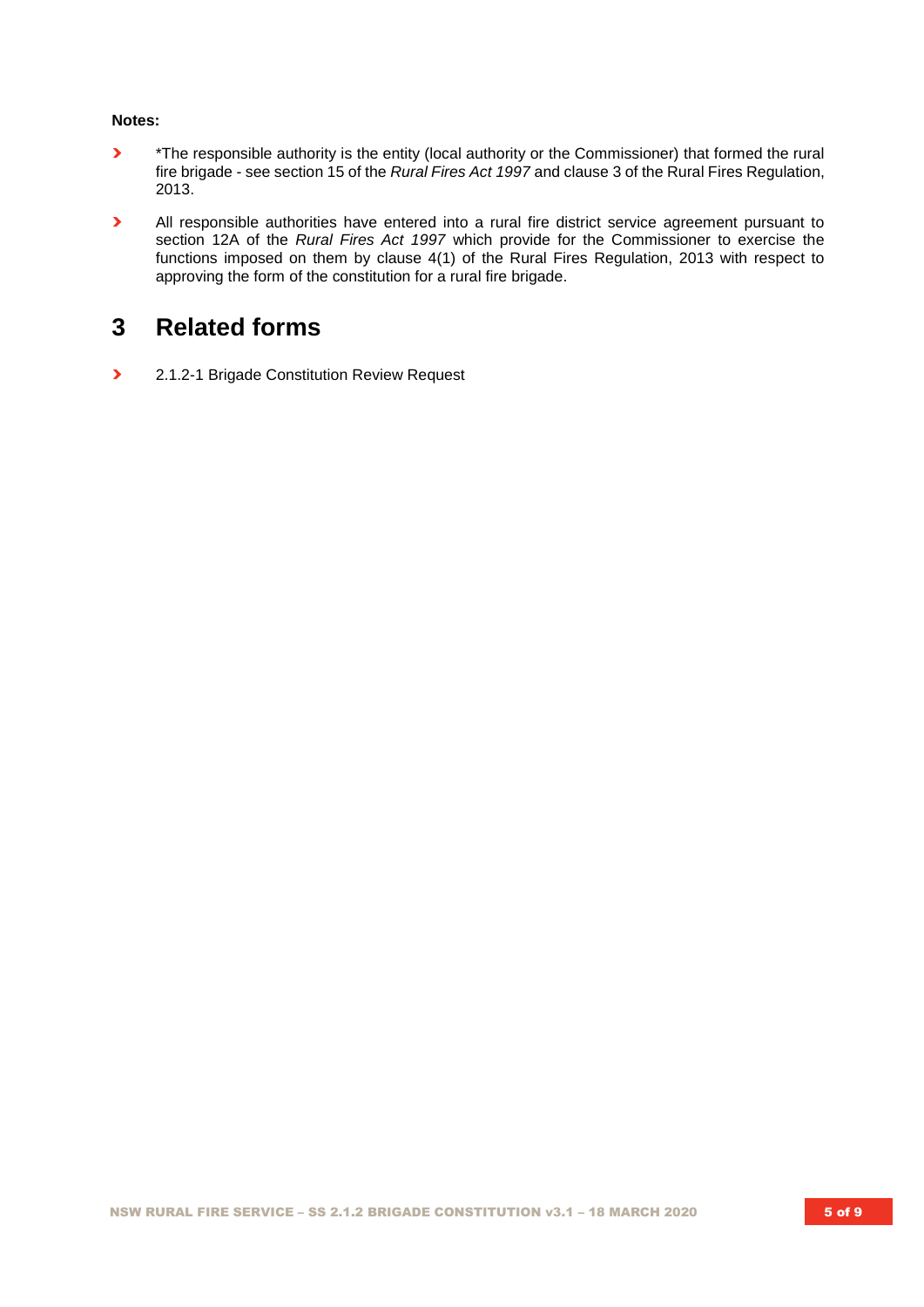# **SOP 2.1.2-2 BRIGADE MANAGEMENT HANDBOOK**

# **1 Purpose**

1.1 The purpose of this Standard Operating Procedure is to establish a Brigade Management Handbook.

# **2 Procedures**

#### **Request for Brigade Management Handbook Review**

- 2.1 A rural fire brigade may submit a proposal or suggested amendment using the document 2.1.2-2 Brigade Management Handbook Review Request Form.
- 2.2 Completed forms are to be sent to [constitution.review@rfs.nsw.gov.au](mailto:constitution.review@rfs.nsw.gov.au) or posted to Locked Bag 17 GRANVILLE NSW 2142 marked *Constitution Review*.

#### **Establishment of the Brigade Management Handbook**

- 2.3 The Commissioner may develop a Brigade Management Handbook (Handbook) to assist members of rural fire brigades implement the Brigade Constitution and manage their brigade.
- 2.4 The Handbook will provide assistance to district, group and brigade officers in the interpretation and implementation of the Brigade Constitution.
- 2.5 The Handbook should include sufficient material to ensure the effective and efficient operation of a rural fire brigade.
- 2.6 The Handbook will be reviewed annually by the Constitution Review Committee.

#### **Handbook Review Process**

- 2.7 The Constitution Review Committee must meet annually to consider any proposed enhancements or amendments to the Handbook.
- 2.8 After considering the proposals, the Constitution Review Committee must consult with the members of the NSW RFS on any proposed changes to the Handbook to the satisfaction of the Commissioner.
- 2.9 Any period of consultation must not be less than 3 months.
- 2.10 At the conclusion of the consultation period the Constitution Review Committee must prepare and submit to the Commissioner:
	- a. draft amendments to the Handbook; and
	- b. a report on any proposals and suggested amendments received by the Constitution Review Committee which includes a summary of those submissions and any recommendations for the amendment or future development of the Handbook.

#### **Amendment of the Handbook**

2.11 After considering any recommendations for the amendment of the Handbook, the Commissioner may issue an amended Handbook which must be posted to MyRFS.

# **3 Related forms**

**›** 2.1.2-2 Brigade Management Handbook Review Request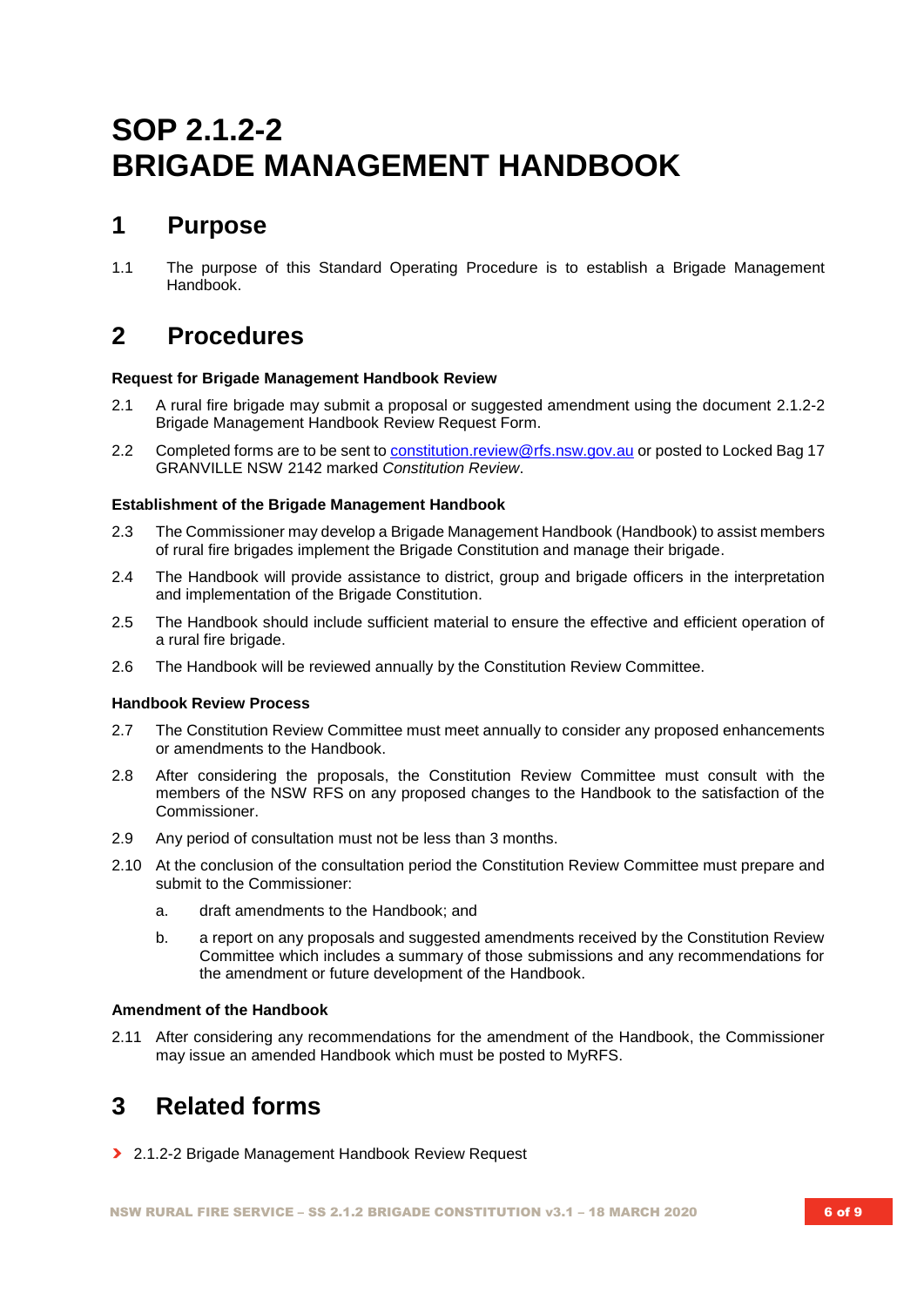# SERVICE STANDARD 2.1.2 – BRIGADE CONSTITUTION

# **Form 2.1.2-1 Brigade Constitution Review Request Form**

| <b>Brigade</b>        |  |
|-----------------------|--|
| Region                |  |
| Submitting<br>Officer |  |
| <b>Contact Number</b> |  |
| Email                 |  |

### **DETAILS OF THE MATTER TO BE REVIEWED**

*Detail below the section of the brigade constitution that you wish the brigade constitution review committee to review.*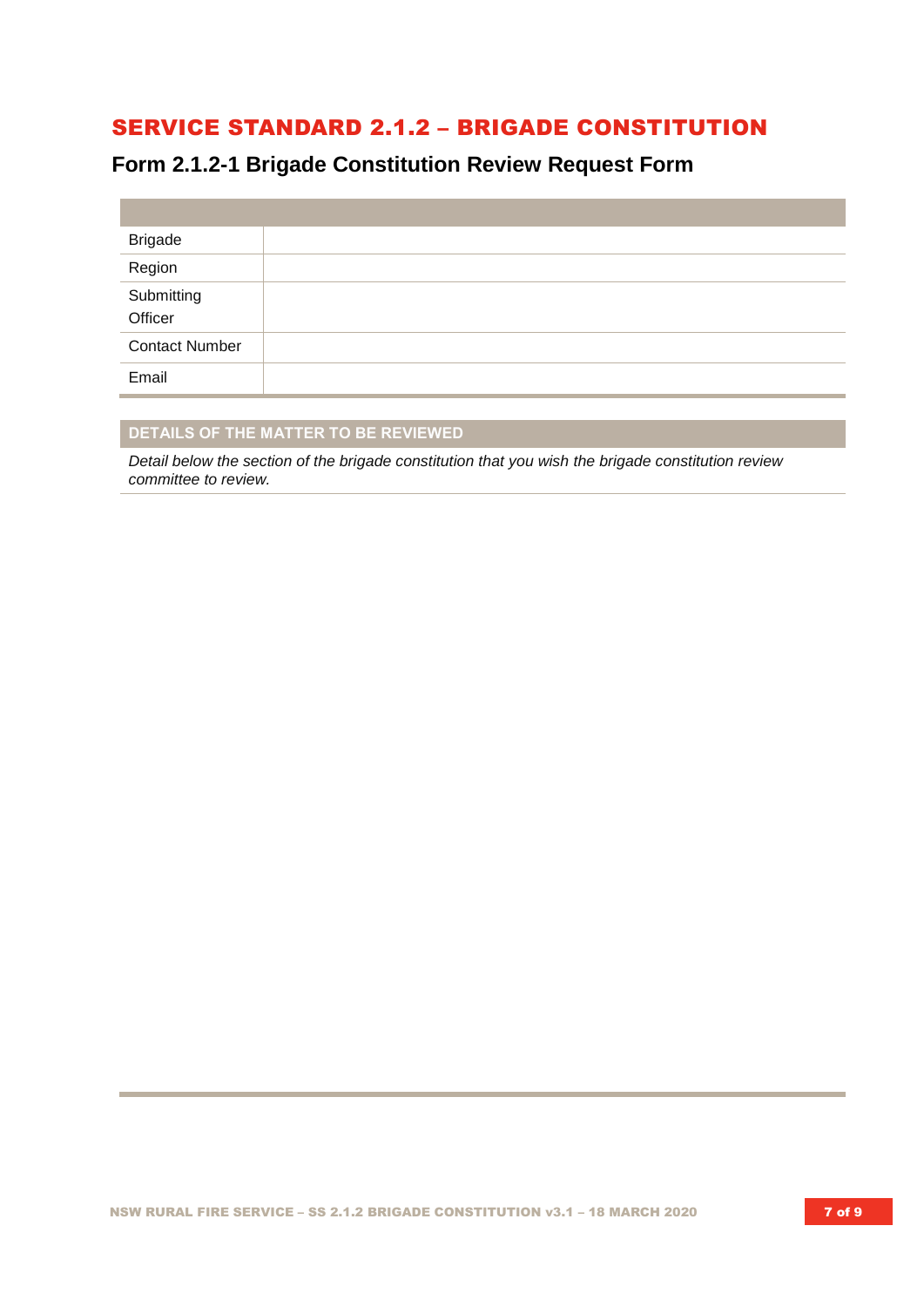#### **REASON FOR THE REVIEW**

*Detail below why the committee should amend the brigade constitution and detail how the current provisions have not meet your needs.* 

# **DESIRED OUTCOME**

*Detail below the desired outcome you seek from the review committee.* 

Please send your completed submissions to:

Constitution Review Locked Bag 17 GRANVILLE NSW 2142

Or by email

[Constitution.Review@rfs.nsw.gov.au](mailto:Constitution.Review@rfs.nsw.gov.au)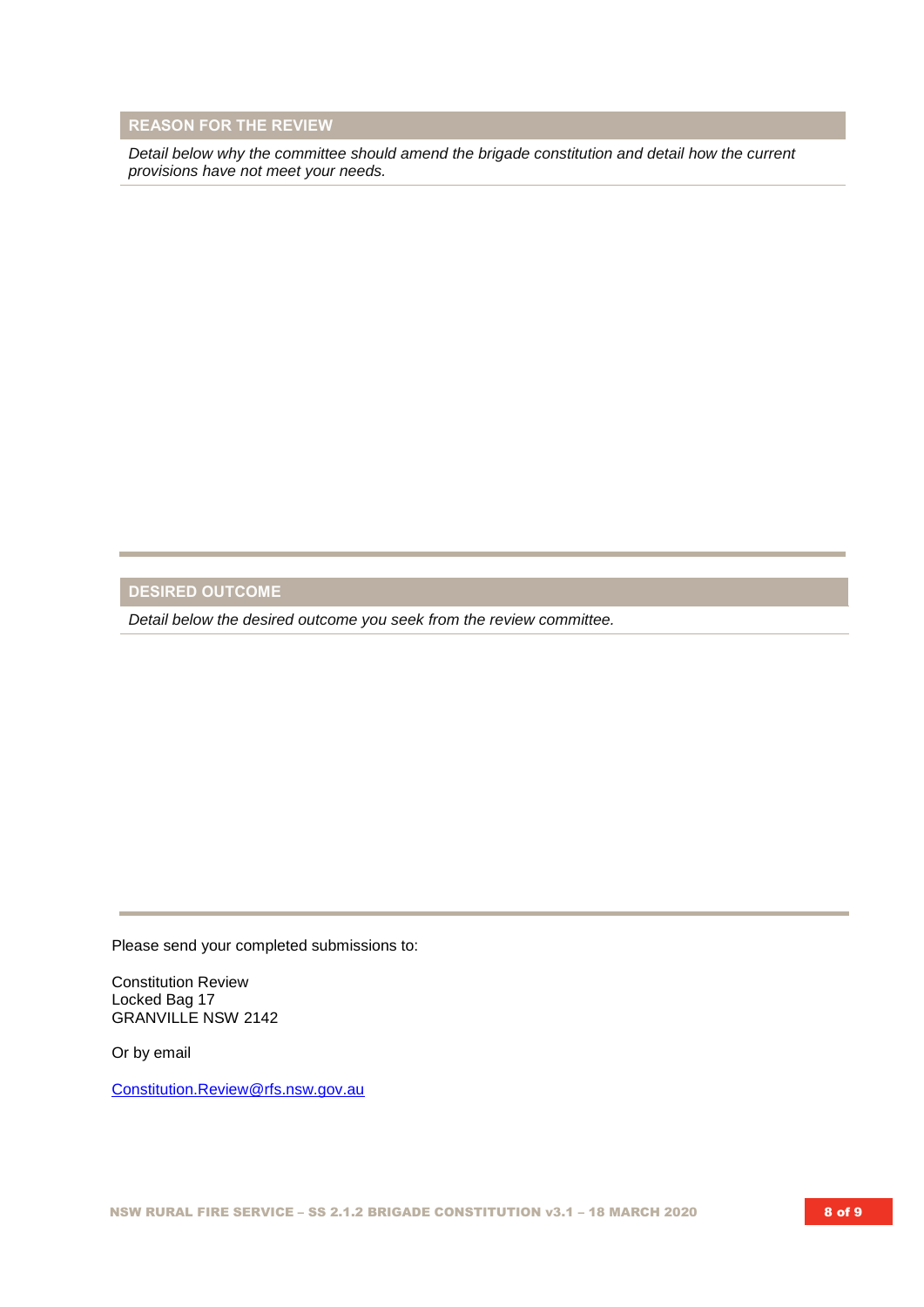# SERVICE STANDARD 2.1.2 – BRIGADE CONSTITUTION

# **Form 2.1.2-2 Brigade Management Handbook Review Request Form**

| <b>Brigade</b>        |  |
|-----------------------|--|
| Region                |  |
| Submitting<br>Officer |  |
| <b>Contact Number</b> |  |
| Email                 |  |

### **DETAILS OF THE MATTER TO BE REVIEWED**

*Detail below the section of the handbook that you wish the brigade constitution review committee to review.*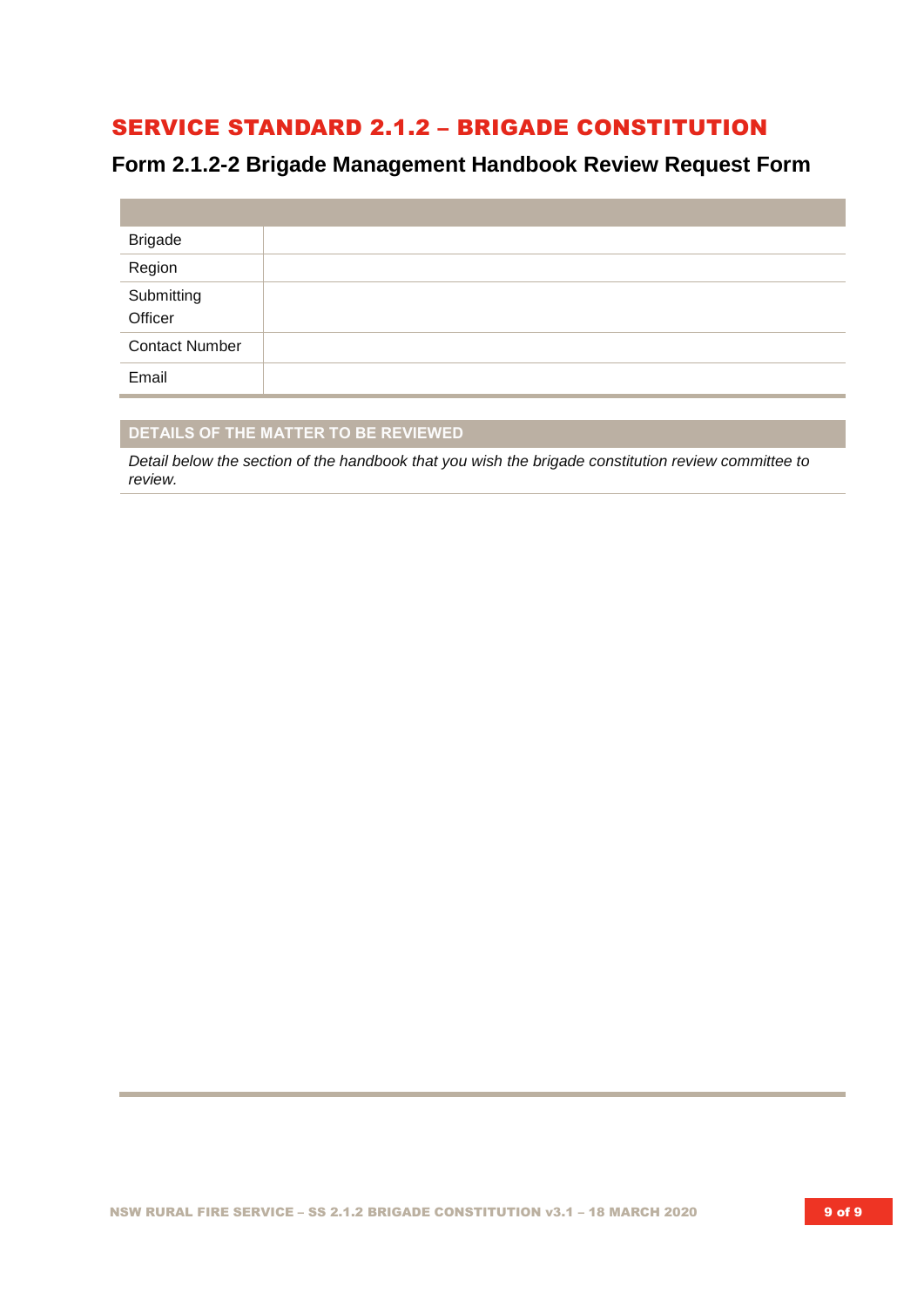#### **REASON FOR THE REVIEW**

*Detail below why the committee should amend the brigade management handbook and detail how the current provisions have not meet your needs.* 

# **DESIRED OUTCOME**

*Detail below the desired outcome you seek from the review committee.* 

Please send your completed submissions to:

Constitution Review Locked Bag 17 GRANVILLE NSW 2142

Or by email

[Constitution.Review@rfs.nsw.gov.au](mailto:Constitution.Review@rfs.nsw.gov.au)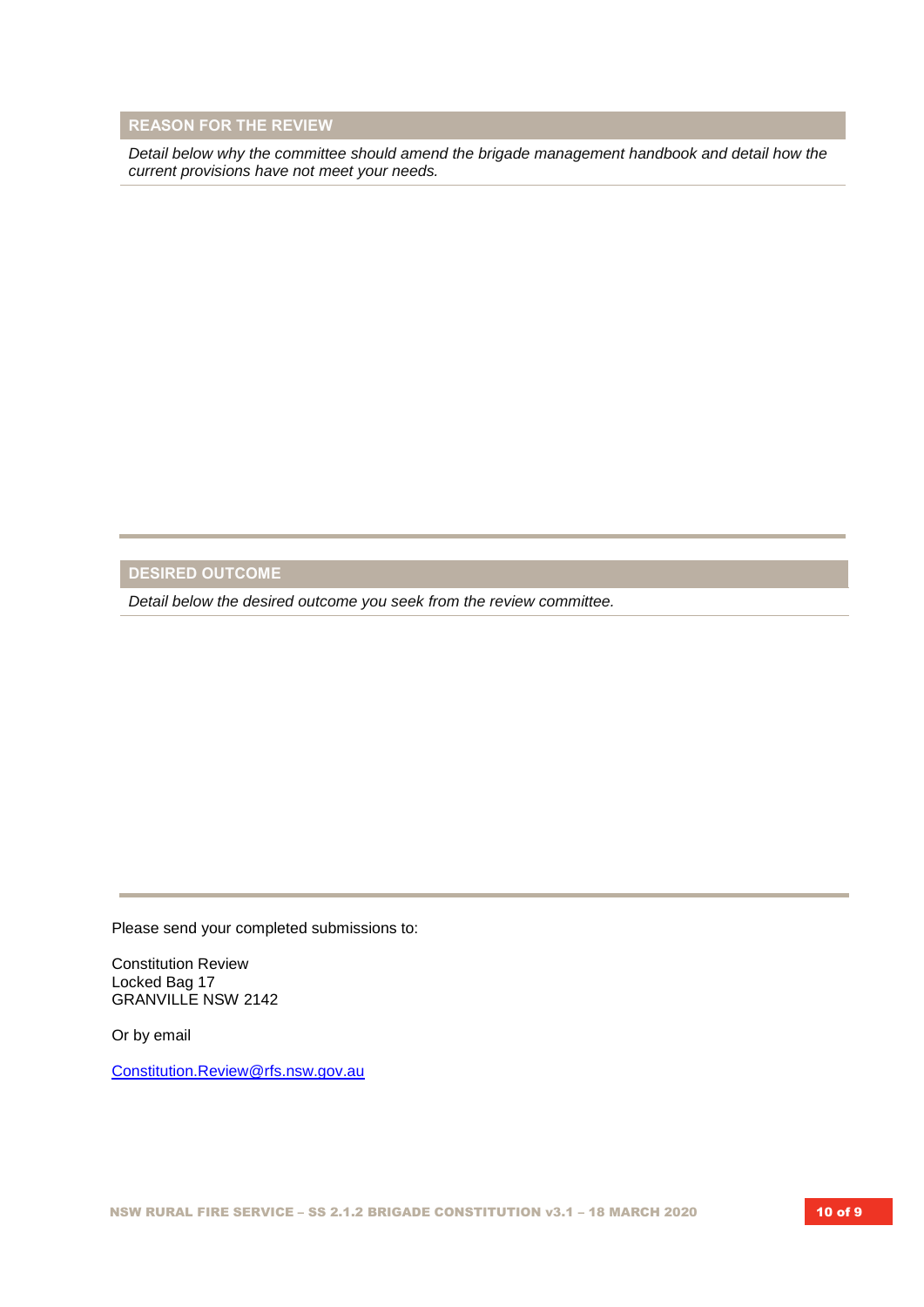

# **ANNEXURE 1 Brigade Constitution (2018)**

# **1 NAME**

**1.1** The name of the rural fire brigade is the [**insert name of brigade**] Rural Fire Brigade. It is referred to in this constitution as **"**the Brigade".

## **2 DEFINITIONS**

- **2.1** The following words and expressions have the meanings set out below:
	- a) **Act:** the *Rural Fires Act 1997;*
	- b) **AGM:** the annual general meeting of the Brigade held in accordance with clause 6.1;
	- c) **appropriate disciplinary authority:** the appropriate disciplinary authority defined by clause 3 of the *Rural Fire Regulation 2013*;
	- d) **bank:** any Authorised Deposit-taking Institution authorised under the *Banking Act 1959* (Cth);
	- e) **brigade account:** any account operated or maintained in the name of or on behalf of the Brigade;
	- f) **Brigade Management Handbook:** the Brigade Management Handbook referred to in [Service Standard 2.1.2 Brigade Constitution;](https://www.myrfs.nsw.gov.au/DesktopModules/Bring2mind/DMX/Download.aspx?EntryId=15498&PortalId=0&DownloadMethod=attachment)
	- g) **brigade register:** the register of members of the Brigade kept in accordance with section 20(1) of the Act;
	- h) **brigade rule:** a brigade rule made in accordance with clause 12;
	- i) **brigade standing order:** an order relating to the day to day management and operation of a Brigade and made in accordance with clause 13;
	- j) **captain:** the member elected as captain in accordance with clause 7.14(a);
	- k) **Constitution:** the constitution prescribed in [Service Standard 2.1.2 Brigade](https://www.myrfs.nsw.gov.au/DesktopModules/Bring2mind/DMX/Download.aspx?EntryId=15498&PortalId=0&DownloadMethod=attachment)  [Constitution;](https://www.myrfs.nsw.gov.au/DesktopModules/Bring2mind/DMX/Download.aspx?EntryId=15498&PortalId=0&DownloadMethod=attachment)
	- l) **deductible gift recipient:** a fund, authority or institution to which gifts are income tax deductible under applicable Commonwealth income tax law, including Division 30 of the *Income Tax Assessment Act 1997;*
	- m) **deputy captain(s):** the person or persons elected as deputy captains in accordance with clause 7.14(c);
	- n) **district manager:** the manager of the rural fire district, zone or team in which the Brigade is located;
	- o) **general meeting:** a meeting of the Brigade held in accordance with clauses  $6.13 - 6.21$ ;
	- p) **gift:** anything or monies voluntarily given to the Brigade without compensation;
	- q) **member:** a member of the Brigade;
	- r) **MyRFS**: the volunteer extranet;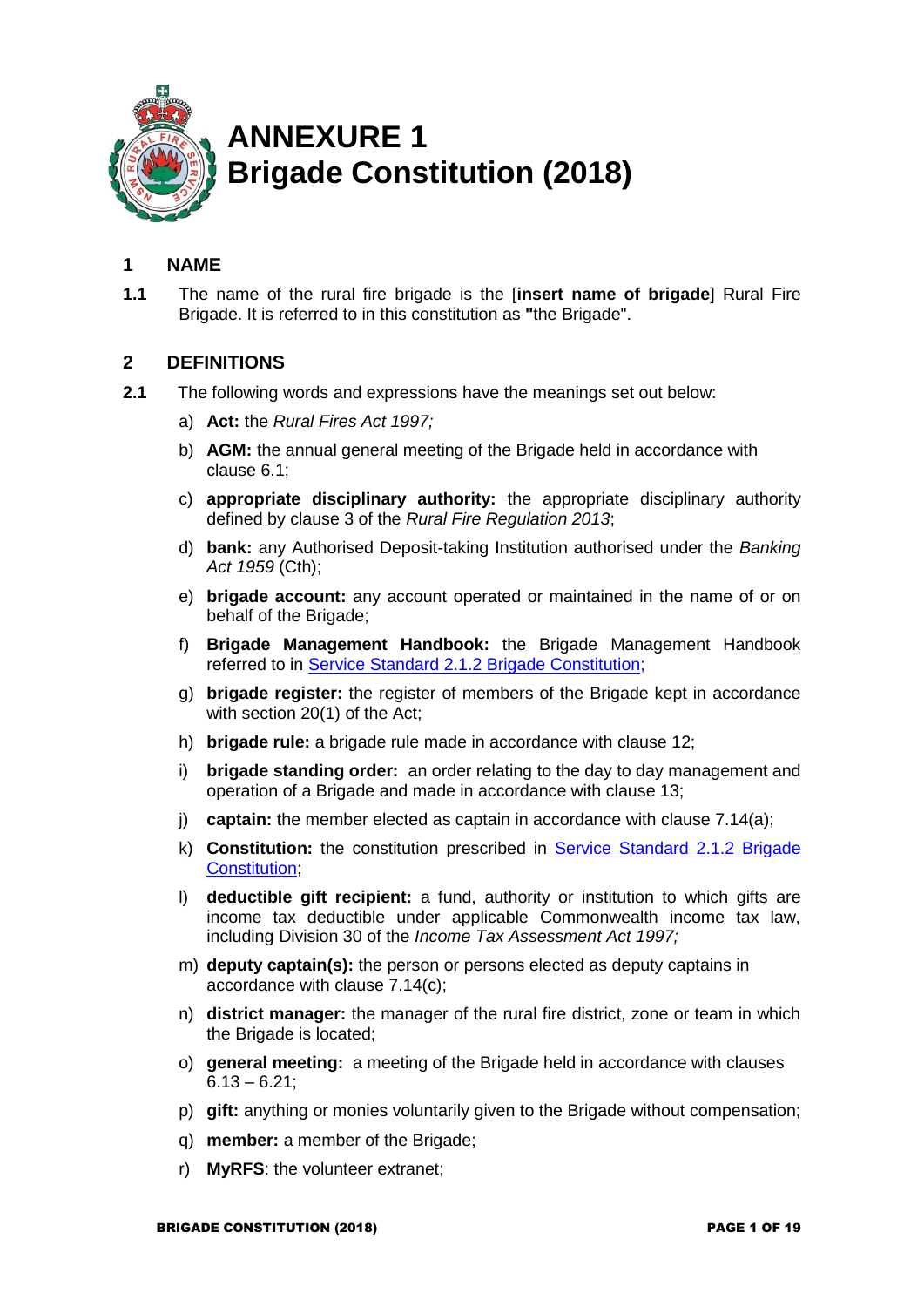- s) **NSW RFS:** the NSW Rural Fire Service;
- t) **president:** the member elected as president in accordance with clause 7.21(a);
- u) **Public Fund:** a fund established and maintained in accordance with clause 10;
- v) **Regulation:** the Regulations made under the Act;
- w) **secretary:** the member elected as secretary in accordance with clause 7.21(b);
- x) **senior deputy captain:** the member elected as senior deputy captain in accordance with clause 7.14 (b);
- y) **Service Standards:** the Service Standards issued by the Commissioner pursuant to section 13 of the Act; and
- z) **treasurer:** the member elected as treasurer in accordance with clause 7.21(c).

#### **3 COMMENCEMENT**

**3.1** This constitution replaces any previous constitution and takes effect on the date specified as the commencement date in Service Standard 2.1.2 Brigade **Constitution** 

## **4 AIMS**

- **4.1** The Brigade is a component of the NSW RFS and is established pursuant to section 15 of the Act.
- **4.2** The aims of the Brigade are to:
	- **(a)** exercise the functions conferred on the NSW RFS by section 9(1)(a) and 9(1)(b) of the Act in accordance with any directions of the Commissioner and the Service Standards*;*
	- **(b)** exercise any other functions conferred on it by the Commissioner or the Service Standards; and
	- **(c)** to do anything necessary for, or incidental to, the exercise of those functions.

#### **5 MEMBERSHIP**

**5.1** The persons who are listed on the brigade register are the members of the Brigade.

#### **Joining the Brigade**

**5.2** A person who wants to join the Brigade must follow the procedure set out in Service [Standard 2.1.6 Joining the NSW RFS as a Volunteer Member \(including Transfer](https://www.myrfs.nsw.gov.au/DesktopModules/Bring2mind/DMX/Download.aspx?EntryId=15503&PortalId=0&DownloadMethod=attachment)  [Applications\).](https://www.myrfs.nsw.gov.au/DesktopModules/Bring2mind/DMX/Download.aspx?EntryId=15503&PortalId=0&DownloadMethod=attachment)

#### **Member Classification**

- **5.3** Members are classified as:
	- **(a)** probationary;
	- **(b)** ordinary;
	- **(c)** associate; or
	- **(d)** junior.

#### **Probationary members**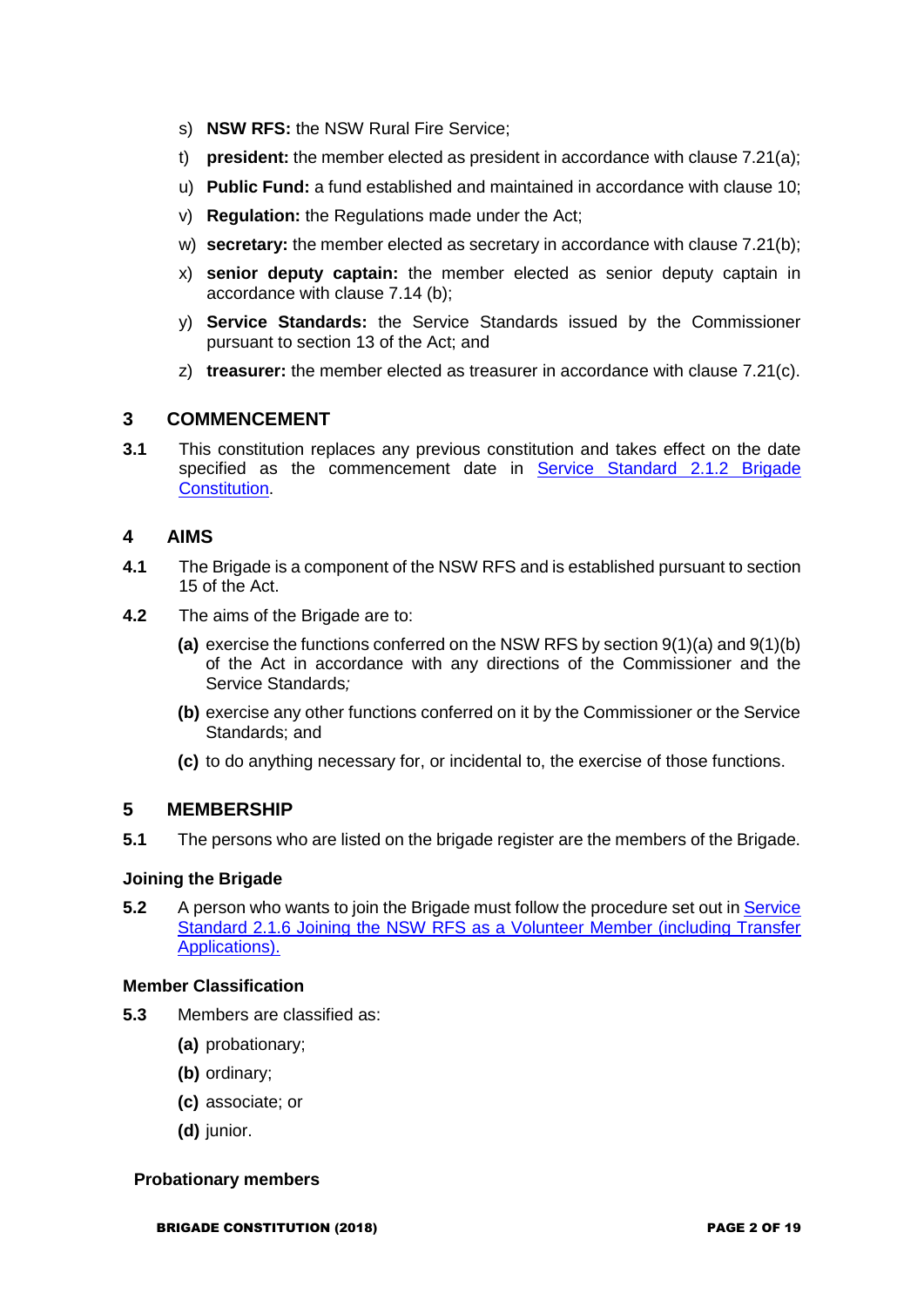- **5.4** A probationary member is a person:
	- **(a)** whose application for membership has been accepted by the NSW RFS for processing in accordance with [Service Standard 2.1.6 Joining the NSW RFS as](https://www.myrfs.nsw.gov.au/DesktopModules/Bring2mind/DMX/Download.aspx?EntryId=15503&PortalId=0&DownloadMethod=attachment)  [a Volunteer Member \(including Transfer Applications\);](https://www.myrfs.nsw.gov.au/DesktopModules/Bring2mind/DMX/Download.aspx?EntryId=15503&PortalId=0&DownloadMethod=attachment) and
	- **(b)** who has not yet been accepted as an ordinary or associate member by the Brigade.
- **5.5** A probationary member who has achieved the minimum level of competency set by [Service Standard 6.1.2 Qualifications for NSW RFS Members](https://www.myrfs.nsw.gov.au/DesktopModules/Bring2mind/DMX/Download.aspx?EntryId=15554&PortalId=0&DownloadMethod=attachment) an[d Service Standard](https://www.myrfs.nsw.gov.au/DesktopModules/Bring2mind/DMX/Download.aspx?EntryId=15489&PortalId=0&DownloadMethod=attachment)  [1.2.1 NSW RFS Ranking and Rank Insignia](https://www.myrfs.nsw.gov.au/DesktopModules/Bring2mind/DMX/Download.aspx?EntryId=15489&PortalId=0&DownloadMethod=attachment) may be appointed as a field officer.
- **5.6** A probationary member may be elected as an administrative officer.
- **5.7** A probationary member must not vote at any meeting or vote in any election unless they have been appointed as a field officer or elected as an administrative officer in which case they must also be counted in determining quorum if they are present at any AGM, general or executive meeting.
- **5.8** In calculating a person's period of probationary service, any period of junior membership in the Brigade must be counted as part of the probationary period.

#### **Ordinary members**

- **5.9** An ordinary member is a person who has:
	- **(a)** satisfactorily completed a probationary period of at least six months;
	- **(b)** complied with any conditions of membership imposed by the NSW RFS;
	- **(c)** achieved the minimum level of competency set by [Service Standard 6.1.2](https://www.myrfs.nsw.gov.au/DesktopModules/Bring2mind/DMX/Download.aspx?EntryId=15554&PortalId=0&DownloadMethod=attachment)  [Qualifications for NSW RFS Members;](https://www.myrfs.nsw.gov.au/DesktopModules/Bring2mind/DMX/Download.aspx?EntryId=15554&PortalId=0&DownloadMethod=attachment) and
	- **(d)** been accepted as an ordinary member at the AGM or a general meeting.
- **5.10** An associate member of the Brigade who wishes to convert their membership classification to ordinary member may do so provided they have:
	- **(a)** achieved the minimum level of competency set by [Service Standard 6.1.2](https://www.myrfs.nsw.gov.au/DesktopModules/Bring2mind/DMX/Download.aspx?EntryId=15554&PortalId=0&DownloadMethod=attachment)  [Qualifications for NSW RFS Members;](https://www.myrfs.nsw.gov.au/DesktopModules/Bring2mind/DMX/Download.aspx?EntryId=15554&PortalId=0&DownloadMethod=attachment) and
	- **(b)** been accepted as an ordinary member at the AGM or a general meeting.

#### **Associate members**

- **5.11** An associate member is a person who has:
	- **(a)** satisfactorily completed a probationary period of at least six months;
	- **(b)** complied with any conditions of membership imposed by the NSW RFS;
	- **(c)** achieved the appropriate minimum level of competency set by [Service Standard](https://www.myrfs.nsw.gov.au/DesktopModules/Bring2mind/DMX/Download.aspx?EntryId=15554&PortalId=0&DownloadMethod=attachment)  [6.1.2 Qualifications for NSW RFS Members;](https://www.myrfs.nsw.gov.au/DesktopModules/Bring2mind/DMX/Download.aspx?EntryId=15554&PortalId=0&DownloadMethod=attachment) and
	- **(d)** been accepted as an associate member at an AGM or a general meeting.
- **5.12** An ordinary member of the Brigade who wishes to convert their membership classification to associate member may do so provided they have:
	- **(a)** achieved the minimum level of competency set by [Service Standard 6.1.2](https://www.myrfs.nsw.gov.au/DesktopModules/Bring2mind/DMX/Download.aspx?EntryId=15554&PortalId=0&DownloadMethod=attachment)  [Qualifications for NSW RFS Members](https://www.myrfs.nsw.gov.au/DesktopModules/Bring2mind/DMX/Download.aspx?EntryId=15554&PortalId=0&DownloadMethod=attachment) for the role which they will undertake; and
	- **(b)** been accepted as an associate member at an AGM or a general meeting.
- **5.13** The categories of associate members are established in accordance with the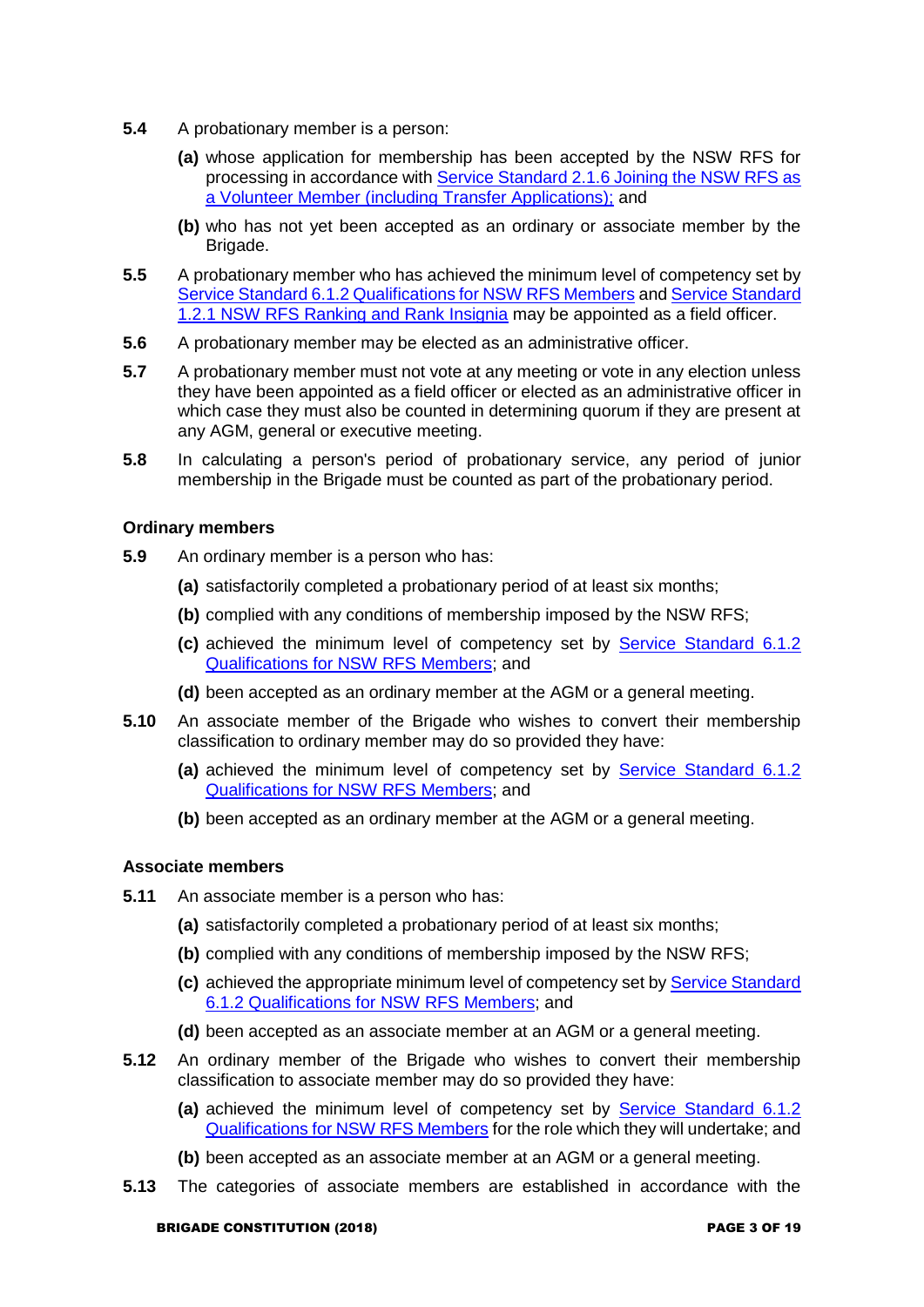provisions of the Brigade Management Handbook.

- **5.14** An associate member may attend and speak at any AGM and any general meeting.
- **5.15** An associate member must not:
	- **(a)** be elected as a field or administrative officer; or
	- **(b)** vote at any meeting or in any election.

#### **Junior members**

- **5.16** A junior member is a person:
	- **(a)** who is aged not less than 12 and not more than 18 years;
	- **(b)** who is not an ordinary or associate member of the Brigade;
	- **(c)** whose application for membership of the Brigade has been accepted in accordance with the provisions of Service Standard 2.1.6 Joining the NSW RFS [as a Volunteer Member \(including Transfer Applications\);](https://www.myrfs.nsw.gov.au/DesktopModules/Bring2mind/DMX/Download.aspx?EntryId=15503&PortalId=0&DownloadMethod=attachment) and
	- **(d)** whose application has been accepted by the Brigade.
- **5.17** A junior member who has achieved the minimum level of competency set b[y Service](https://www.myrfs.nsw.gov.au/DesktopModules/Bring2mind/DMX/Download.aspx?EntryId=15554&PortalId=0&DownloadMethod=attachment)  [Standard 6.1.2 Qualifications for NSW RFS Members](https://www.myrfs.nsw.gov.au/DesktopModules/Bring2mind/DMX/Download.aspx?EntryId=15554&PortalId=0&DownloadMethod=attachment) may take part in brigade activities in accordance with [Service Standard 2.1.5 Child and Youth Participation](https://www.myrfs.nsw.gov.au/DesktopModules/Bring2mind/DMX/Download.aspx?EntryId=15502&PortalId=0&DownloadMethod=attachment)  [in NSW RFS Activities.](https://www.myrfs.nsw.gov.au/DesktopModules/Bring2mind/DMX/Download.aspx?EntryId=15502&PortalId=0&DownloadMethod=attachment)
- **5.18** A junior member may attend and speak at the AGM and any general meeting.
- **5.19** A junior member must not:
	- **(a)** be appointed as a field officer;
	- **(b)** be elected as an administrative officer other than as a junior leader;
	- **(c)** vote at any meeting or in any election other than an election for a junior leader position; or
	- **(d)** be counted for the purpose of any quorum.

#### **Acceptance of new member if Brigade fails to meet**

**5.20** If, at the end of a period of 12 months from the date on which a person completed his or her probationary period of six months, the Brigade has not held an AGM or general meeting the captain and district manager may agree to accept the person as an ordinary or associate member of the Brigade.

#### **Life membership of the Brigade**

- **5.21** The Brigade may appoint a member, who has given meritorious service to the Brigade, as a life member of the Brigade provided that not less than 75% of the ordinary members who are at the meeting vote in favour of the motion.
- **5.22** The Brigade may make a brigade rule specifying the criteria for the appointment of a member as a life member.
- **5.23** A person who has been appointed as a life member may attend and speak at the AGM and any general meeting.
- **5.24** Unless the person who has been appointed as a life member is also an ordinary member of the Brigade that member must not: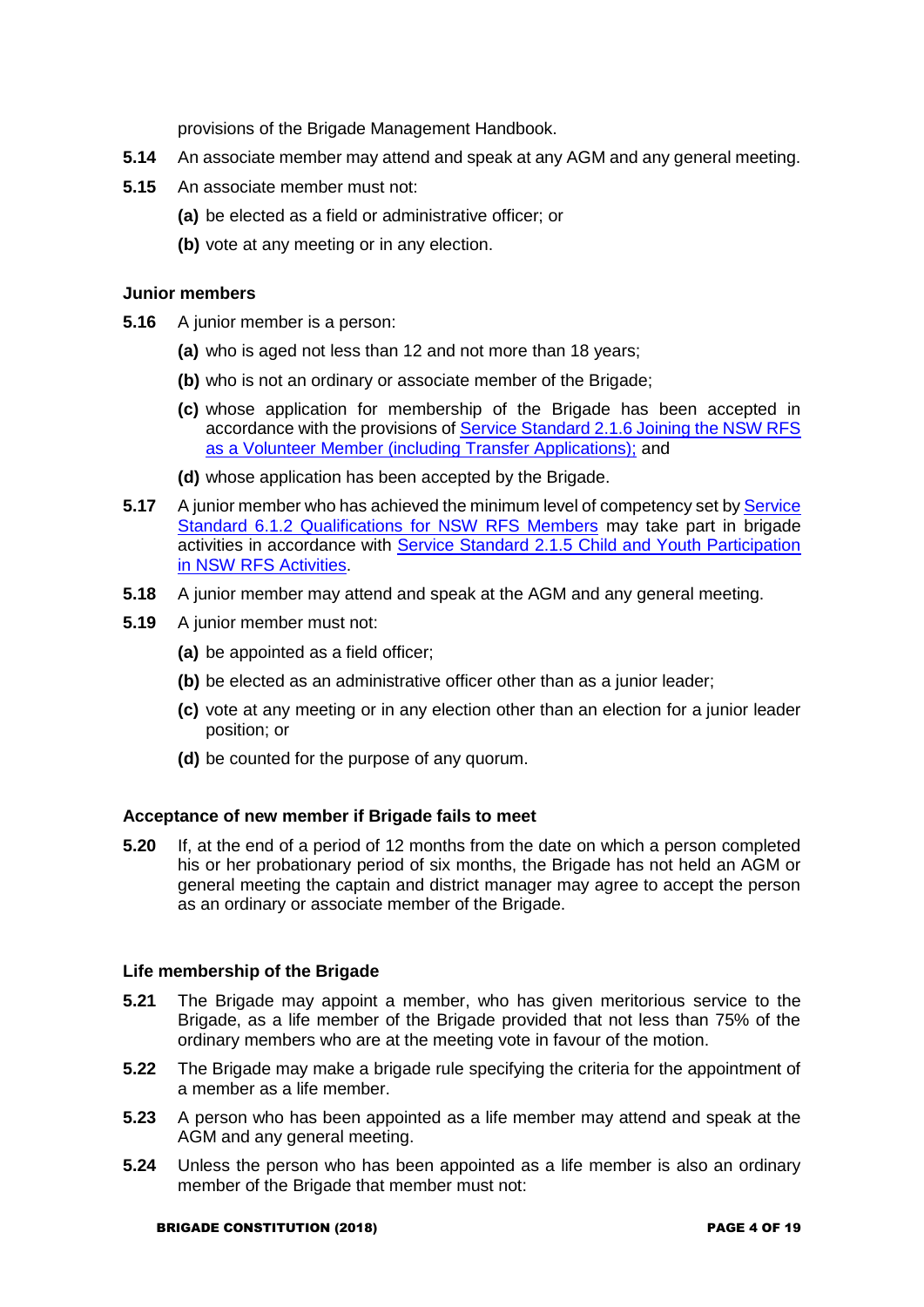- **(a)** vote in any election or at any meeting;
- **(b)** be counted for the purpose of determining a quorum; or
- **(c)** be elected as a field or administrative officer.
- **5.25** The granting of life membership to a member of the Brigade is in recognition of that person's meritorious service and does not, in itself, constitute membership of the NSW RFS.
- **5.26** Where the Brigade has been created as a result of a merger of two or more rural fire brigades, the Brigade may make a brigade rule transferring any previous life memberships to the Brigade.
- **5.27** A person's life membership may be revoked by the Brigade if:
	- **(a)** each member is sent a notice by a method specified in clause 11.1 at least 21 days before the meeting stating:
		- (i) that a motion to revoke the person's life membership will be considered at the meeting; and
		- (ii) the date, time and place of the meeting;
	- **(b)** the person is allowed to attend and address the meeting if they wish to do so; and
	- **(c)** not less than 75% of the ordinary members who are at the meeting vote in favour of the motion.

#### **Termination of membership**

- **5.28** A member ceases to be a member of the Brigade if their name is removed from the brigade register in accordance wit[h Service Standard 1.1.21 Stand Down / Removal](https://www.myrfs.nsw.gov.au/DesktopModules/Bring2mind/DMX/Download.aspx?EntryId=15478&PortalId=0&DownloadMethod=attachment)  [from Membership & Notification of Criminal Charge & Convictions.](https://www.myrfs.nsw.gov.au/DesktopModules/Bring2mind/DMX/Download.aspx?EntryId=15478&PortalId=0&DownloadMethod=attachment)
- **5.29** The Brigade may pass a motion at a general meeting asking the district manager to remove a member's name from the brigade register in accordance with Service [Standard 1.1.21 Stand Down / Removal from Membership & Notification of Criminal](https://www.myrfs.nsw.gov.au/DesktopModules/Bring2mind/DMX/Download.aspx?EntryId=15478&PortalId=0&DownloadMethod=attachment)  [Charge & Convictions](https://www.myrfs.nsw.gov.au/DesktopModules/Bring2mind/DMX/Download.aspx?EntryId=15478&PortalId=0&DownloadMethod=attachment) if:
	- **(a)** each member is sent a notice by a method specified in clause 11.1 at least 21 days before the meeting stating:
		- (i) that a motion to ask the district manager to remove the member's name from the brigade register will be considered at the meeting;
		- (ii) the date, time and place of the meeting; and
		- (iii) that, if the motion is carried by the required majority and the district manager subsequently agrees to remove the member's name from the brigade register, the person will cease to be a member of the Brigade;
	- **(b)** the member is allowed to attend and address the meeting if they wish to do so; and
	- **(c)** not less than 75% of the ordinary members who are at the meeting vote in favour of the motion.

### **Dual membership**

- **5.30** A member may be:
	- **(a)** a member; and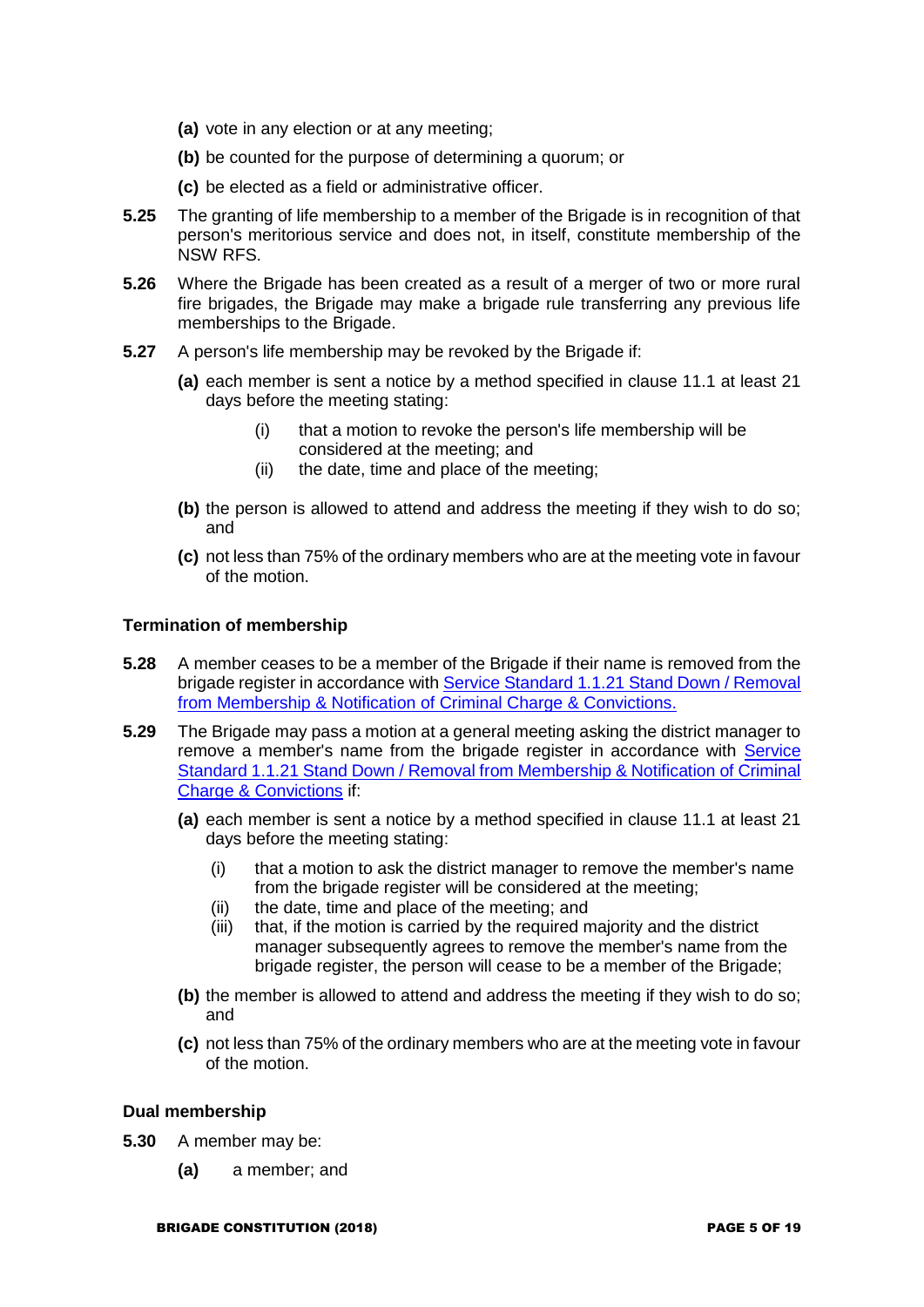- **(b)** appointed as a field officer; and
- **(c)** appointed as an administrative officer

of more than one rural fire brigade provided that they comply with the dual membership requirements specified in [Service Standard 2.1.6 Joining the NSW](https://www.myrfs.nsw.gov.au/DesktopModules/Bring2mind/DMX/Download.aspx?EntryId=15503&PortalId=0&DownloadMethod=attachment)  [RFS as a Volunteer Member \(including Transfer Applications\)](https://www.myrfs.nsw.gov.au/DesktopModules/Bring2mind/DMX/Download.aspx?EntryId=15503&PortalId=0&DownloadMethod=attachment)*.*

### **6 MEETINGS OF MEMBERS**

#### **Annual general meeting of the Brigade**

- **6.1** The Brigade must hold an AGM each year**.**
- **6.2** The AGM must be held by the date set jointly by the captain or president and the district manager.
- **6.3** The secretary must advise each member of the:
	- **(a)** date;
	- **(b)** time;
	- **(c)** place; and
	- **(d)** agenda

of the AGM by a method specified in clause 11.1 at least 21 days before the meeting.

- **6.4** Provided notice has been given of the AGM in accordance with clauses 6.3 and 11.1, the failure on the part of any member to receive such notice will not affect the validity of the AGM or the decisions made at that meeting.
- **6.5** The quorum for the AGM is 15% of the ordinary members calculated at the time of the meeting unless that percentage is increased by a brigade rule.
- **6.6** In calculating the quorum for the AGM, only ordinary members who are at the meeting can be counted unless clause 5.7 applies.
- **6.7** A member who attends a meeting by a method authorised by clause 6.26 is deemed to be at the meeting for the purposes of this constitution, including determining if there is a quorum present.
- **6.8** If a Brigade AGM fails to achieve a quorum:
	- **(a)** the meeting must be adjourned;
	- **(b)** a new meeting date must be set by the captain or president and district manager; and
	- **(c)** all members must then be notified of the new date by a method specified in clause 11.1 at least seven days before the meeting.
- **6.9** If the second meeting fails to achieve a quorum, the AGM must be adjourned and the matter referred to the district manager.
- **6.10** At the AGM the members must:
	- **(a)** be given a report of the Brigade's activities during the previous 12 months by the captain;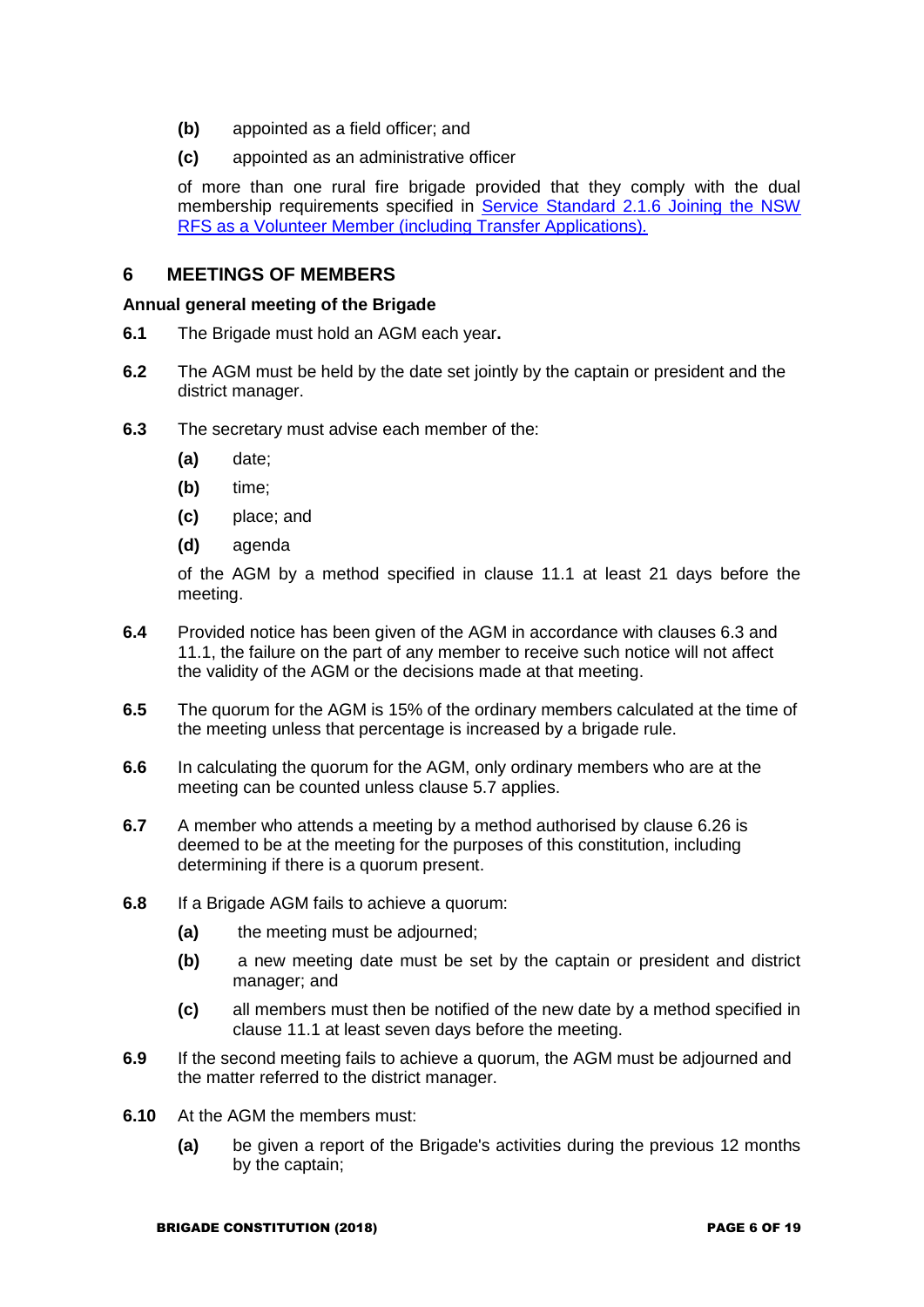- **(b)** be given:
	- (i) a statement of the Brigade's accounts and report by the treasurer as specified in the Brigade Management Handbook; and
	- (ii) the auditor's report

for the year;

- **(c)** be given a report by any other administrative officers who are required to provide a report to the AGM by a brigade rule;
- **(d)** if their term of office has expired, elect the field officers for the ensuing term as required by clause 7.14;
- **(e)** if their term of office has expired, elect the administrative officers for the ensuing term as required by clause 7.21;
- **(f)** appoint an auditor for the coming year;
- **(g)** decide whether to set an annual subscription from the members in accordance with clause 9.4; and
- **(h)** deal with any other business, which was included in the AGM notice given to the members.
- **6.11** The use of proxies is limited to the election of field and administrative officers in accordance with clause 7.6.

#### **General meetings of the Brigade**

- **6.12** The president or secretary may call a general meeting of the Brigade at any time.
- **6.13** The secretary must call a general meeting of the Brigade within 21 days after being asked to do so by at least five ordinary members.
- **6.14** The secretary or another member authorised by the president must advise each member of the:
	- **(a)** date;
	- **(b)** time;
	- **(c)** place; and
	- **(d)** agenda

of any general meeting in writing by a method specified in clause 11.1 at least seven days before the meeting.

- **6.15** Provided notice has been given of a general meeting in accordance with clauses 6.14 and 11.1, the failure on the part of any member to receive such notice will not affect the validity of any meeting of members or the decisions made at that meeting.
- **6.16** The agenda for every general meeting must include, in addition to any other items of business, the items specified in the Brigade Management Handbook.
- **6.17** The quorum for a general meeting is 15% of the ordinary members calculated at the time of the meeting unless that percentage is increased by a brigade rule.
- **6.18** In calculating the quorum, only ordinary members who are at the meeting can be counted unless clause 5.7 applies.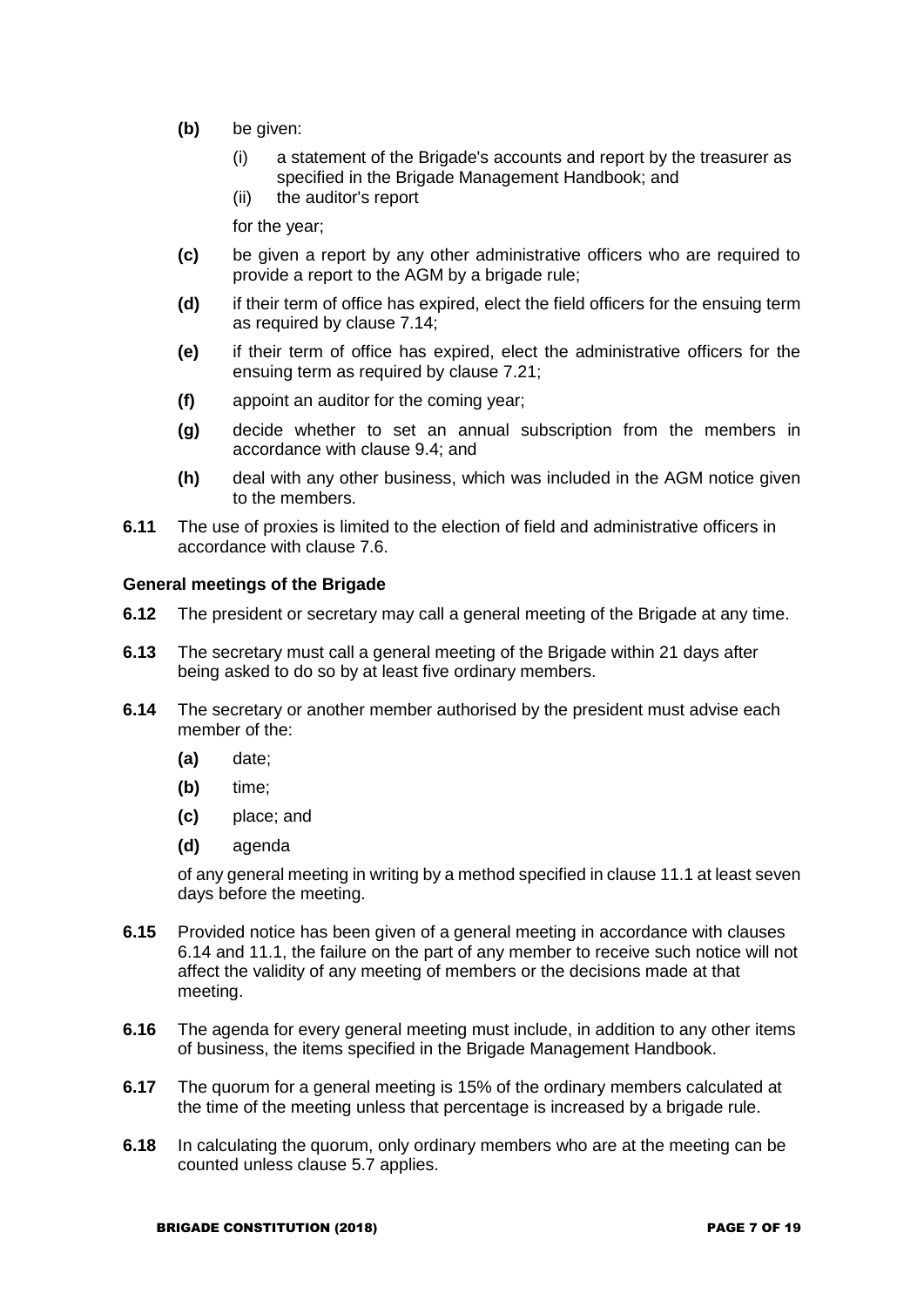- **6.19** A member who attends a meeting by a method authorised by clause 6.26 is deemed to be at the meeting for the purposes of this constitution, including determining if there is a quorum present.
- **6.20** If a Brigade general meeting fails to achieve a quorum:
	- **(a)** the meeting must be adjourned;
	- **(b)** a new meeting date must be set by the president or secretary; and
	- **(c)** all members must then be notified of the new date by a method specified in clause 11.1 at least seven days before the meeting.
- **6.21** If the second meeting fails to achieve a quorum the ordinary members who are present at the meeting may continue the meeting however any decision that is made at that meeting will have no effect unless and until confirmed by the district manager.

#### **Chairing a meeting of the Brigade or executive committee**

- **6.22** Unless he or she is absent or does not wish to chair the meeting, the president chairs all meetings of the Brigade and the executive committee.
- **6.23** If the president is not at the meeting or if he or she does not want to chair the meeting, the ordinary members who are at the meeting must elect a person who is at the meeting to chair the meeting.
- **6.24** The person who is chairing a meeting may:
	- **(a)** vote on any motion; and
	- **(b)** if the vote is tied, vote a second time to decide the tied vote,

provided that, if the person who is chairing the meeting is not a member of the Brigade, they may only vote to decide tied vote and not on the motion.

**6.25** Clause 6.24(b) does not apply if there is a tied vote in an election.

#### **Use of Technology**

- **6.26** A member may attend and participate in any meeting of the Brigade or the executive committee using:
	- **(a)** telephone;
	- **(b)** video; or
	- **(c)** any other technology or combination of technologies,

provided that every person participating in the meeting can hear what is said by every other person participating in the meeting.

#### **Minutes of meetings and other brigade records**

- **6.27** The minutes of the AGMs, general meetings and executive committee meetings must be kept in a manner specified in the Brigade Management Handbook.
- **6.28** The minutes of the meetings must include the items specified in the Brigade Management Handbook.
- **6.29** The minutes of the meetings, copies of correspondence and other brigade records must be stored in accordance with the provisions of the Brigade Management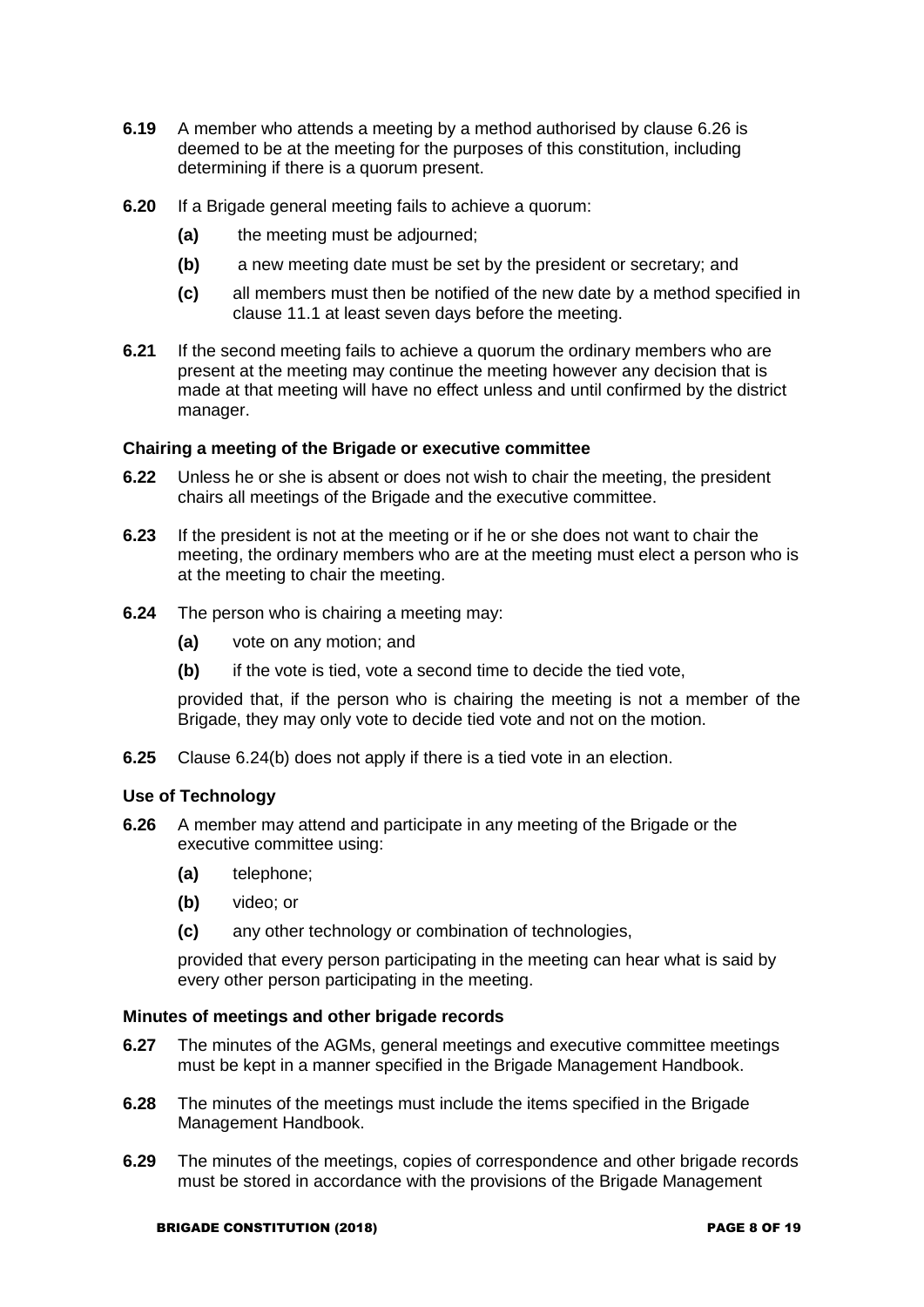Handbook.

**6.30** Any member of the Brigade and the district manager may inspect and take copies of the minutes of the AGM, general meetings or executive committee meetings or other brigade record upon reasonable notice to the secretary, president or treasurer.

## **7 OFFICE BEARERS**

#### **Election of field and administrative officers**

#### *General provisions in relation to the nomination and election of officers*

- **7.1** Field and administrative officers hold office for one year unless the Brigade has made a brigade rule increasing the term of office for a specified period not exceeding three years.
- **7.2** Nominations for the election of field and administrative officers:
	- **(a)** may be made at the meeting at which the election will be held provided that, if the nominee is not at the meeting, he or she has agreed to accept the nomination; or
	- **(b)** the Brigade may make a brigade rule specifying the procedure for nominations for the election of field and administrative officers.
- **7.3** A member who is qualified for election may be nominated and elected as both a field and administrative officer.
- **7.4** Voting in an election must be conducted using the 'first past the post' method unless a brigade rule is made to use one of the voting methods outlined in the Brigade Management Handbook.
- **7.5** Elections must be conducted by secret ballot unless the Brigade has made a brigade rule to allow the election to be conducted by an open ballot.
- **7.6** A member who is unable to attend the AGM may appoint another ordinary member to vote on their behalf by advising the secretary or returning officer of the name of that other member in writing before the meeting starts.
- **7.7** Clause 7.6 is limited to the election of field and administrative officers only.
- **7.8** A member may not vote on behalf of more than two other members.
- **7.9** If two or more candidates receive the same number of votes in an election there must be a second ballot in which only those persons who received the same number of votes are the only candidates.
- **7.10** The second ballot must be a secret ballot regardless of whether or not the Brigade has made a brigade rule to allow for elections to be conducted by open ballot.
- **7.11** If two or more candidates receive the same number of votes in the second ballot the election must be decided by placing the names of those candidates who received the same number of votes in a container and the name drawn first is the person elected.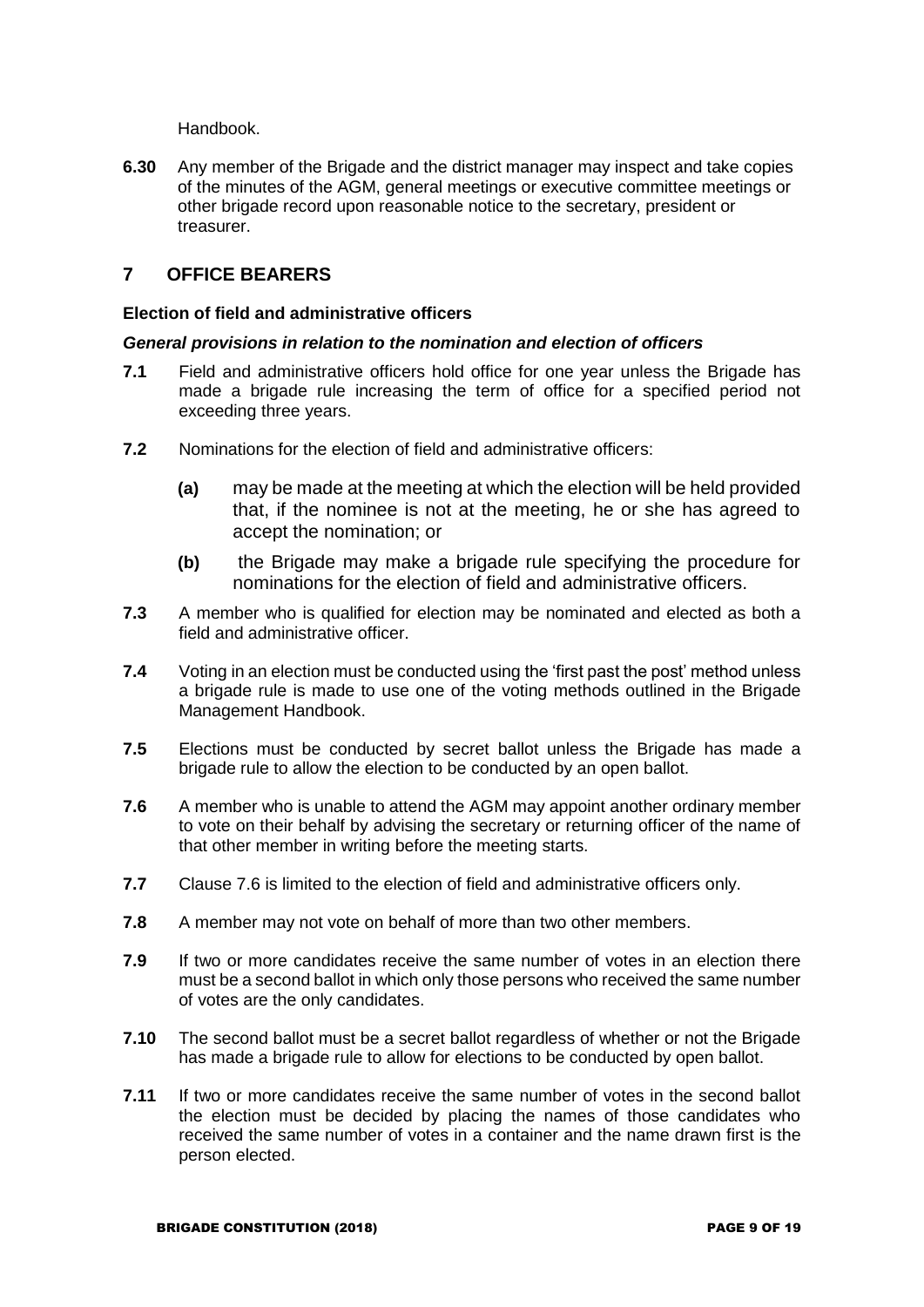- **7.12** The secretary must inform the district manager in writing of the names of the members elected as field and administrative officers within seven days of the AGM or any other election.
- **7.13** If there is a dispute in relation to a member's eligibility to vote in an election the issue must be determined by the district manager.

#### *Field Officers*

- **7.14** At the AGM the members must elect the following field officers when the term of that officer has expired:
	- **(a)** captain;
	- **(b)** senior deputy captain; and
	- **(c)** as many deputy captains as the Brigade decides at the AGM or the most recent general meeting.
- **7.15** A member is not eligible for nomination or election as a field officer unless he or she has achieved the minimum level of competency and/or other criteria set by the district manager in accordance with [Service Standard 2.1.4 Appointment of Field](https://www.myrfs.nsw.gov.au/DesktopModules/Bring2mind/DMX/Download.aspx?EntryId=15501&PortalId=0&DownloadMethod=attachment)  [and Group Officers.](https://www.myrfs.nsw.gov.au/DesktopModules/Bring2mind/DMX/Download.aspx?EntryId=15501&PortalId=0&DownloadMethod=attachment)
- **7.16** Every ordinary member is entitled to vote in the election of field officers unless the Brigade has made a brigade rule establishing specific criteria for entitlement to vote in the election of field officers.
- **7.17** The order of seniority of the deputy captains will be determined by the order in which they are elected unless the Brigade has made a brigade rule to determine the order of seniority of the deputy captains.
- **7.18** If the Brigade does not determine the order of seniority of the deputy captains in accordance with clause 7.17 their seniority must be determined by the district manager in consultation with the captain.
- **7.19** Field officers elected by the Brigade take office when they are appointed by the district manager in accordance with the provisions of the Act.
- **7.20** The district manager may revoke or suspend the appointment of a person as a field officer in accordance with the provisions of [Service Standard 2.1.4 Appointment of](https://www.myrfs.nsw.gov.au/DesktopModules/Bring2mind/DMX/Download.aspx?EntryId=15501&PortalId=0&DownloadMethod=attachment)  [Field and Group Officers.](https://www.myrfs.nsw.gov.au/DesktopModules/Bring2mind/DMX/Download.aspx?EntryId=15501&PortalId=0&DownloadMethod=attachment)

#### *Administrative officers*

- **7.21** At the AGM the members must elect the following administrative officers when the term of that officer has expired:
	- **(a)** president;
	- **(b)** secretary;
	- **(c)** treasurer;
	- **(d)** any additional administrative officer positions established under clause 7.22; and
	- **(e)** junior coordinator if the Brigade has any junior members.
- **7.22** The Brigade may make a brigade rule establishing additional administrative officer positions.
- **7.23** A member who is qualified for election may be nominated and elected as both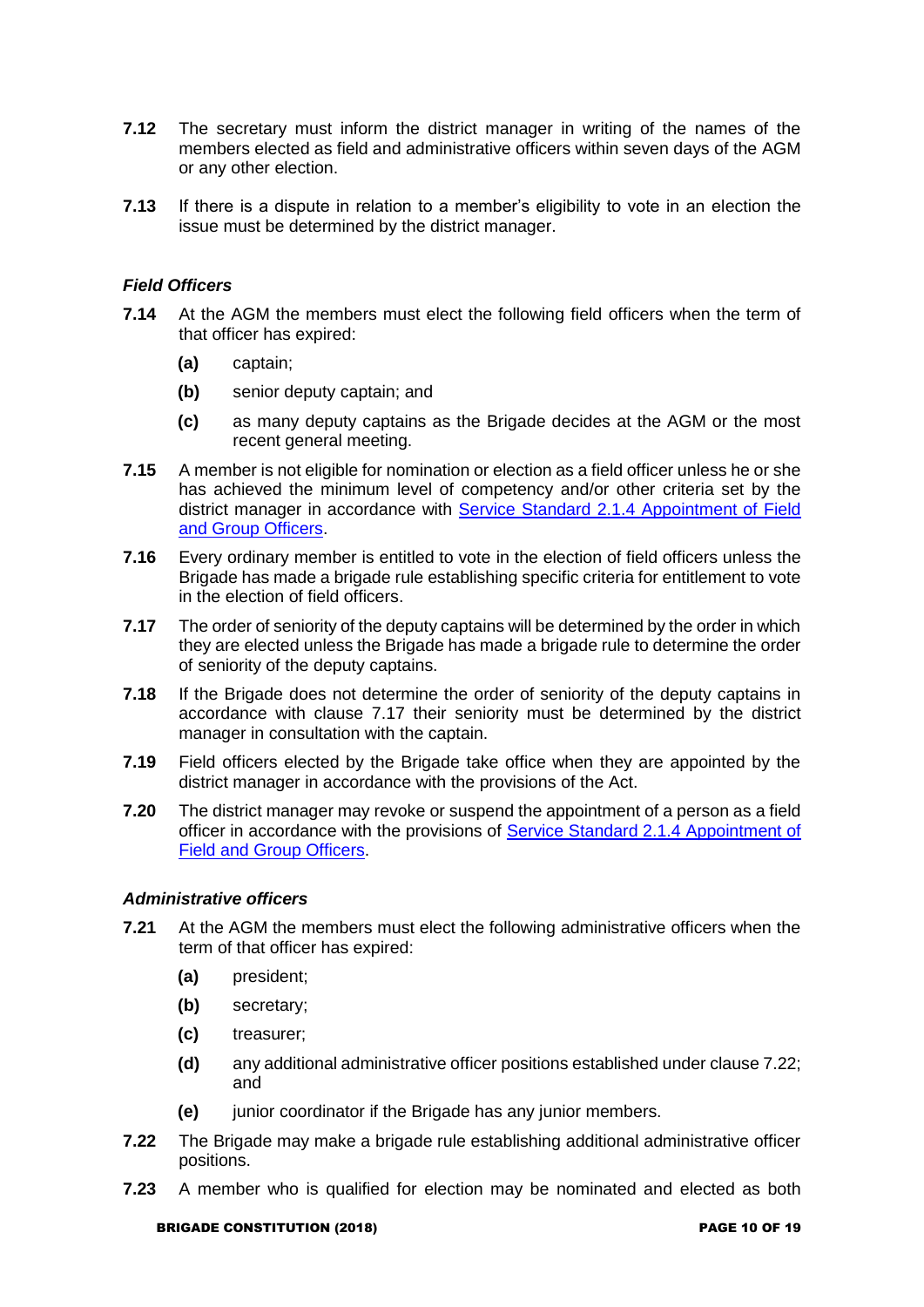secretary and treasurer.

- **7.24** Every ordinary member is entitled to vote in the election of administrative officers unless the Brigade has made a brigade rule establishing specific criteria for entitlement to vote in the election of administrative officers.
- **7.25** Administrative officers take office at the conclusion of the meeting at which they are elected.

#### **Vacant positions**

- **7.26** A field or administrative officer position becomes vacant if:
	- **(a)** the person dies;
	- **(b)** the person resigns from the position;
	- **(c)** the person ceases to be a member of the NSW RFS;
	- **(d)** the person ceases to be a member of the Brigade;
	- **(e)** the appropriate disciplinary authority suspends the person from membership of the Brigade;
	- **(f)** the person is stood down in accordance with [Service Standard](https://www.myrfs.nsw.gov.au/DesktopModules/Bring2mind/DMX/Download.aspx?EntryId=15478&PortalId=0&DownloadMethod=attachment)  [1.1.21 Stand Down/Removal from Membership and Notification of Criminal](https://www.myrfs.nsw.gov.au/DesktopModules/Bring2mind/DMX/Download.aspx?EntryId=15478&PortalId=0&DownloadMethod=attachment)  [Charges and Convictions;](https://www.myrfs.nsw.gov.au/DesktopModules/Bring2mind/DMX/Download.aspx?EntryId=15478&PortalId=0&DownloadMethod=attachment)
	- **(g)** in the case of an administrative officer, the person is removed from that position in accordance with clause 7.27; or
	- **(h)** in the case of a field officer:
		- (i) the regional manager:
			- A. demotes the person;
				- B. disqualifies the person from holding rank in the Brigade; or
				- C. revokes or suspends the person's appointment as an officer;

following a recommendation from the appropriate disciplinary authority;

- (ii) the district manager revokes or suspends the person's appointment as an officer in accordance with the [Service Standard](https://www.myrfs.nsw.gov.au/DesktopModules/Bring2mind/DMX/Download.aspx?EntryId=15501&PortalId=0&DownloadMethod=attachment)  [2.1.4 Appointment of Field and Group Officers;](https://www.myrfs.nsw.gov.au/DesktopModules/Bring2mind/DMX/Download.aspx?EntryId=15501&PortalId=0&DownloadMethod=attachment) or
- (iii) the person is removed from the position in accordance with clause 7.27.
- **7.27** A field or administrative officer may be removed from his or her position if:
	- **(a)** each member is sent a notice by a method specified in clause 11.1 at least 21 days before the meeting stating:
		- (i) that a motion to remove the person from the position will be considered at a general meeting;
		- (ii) the wording of the motion; and
		- (iii) the date, time and place of that meeting;
	- **(b)** the person is allowed to attend and address the meeting if they wish to do so;
	- **(c)** not less than 75% of the members who are at the meeting and are eligible to vote on the motion vote in favour of the motion; and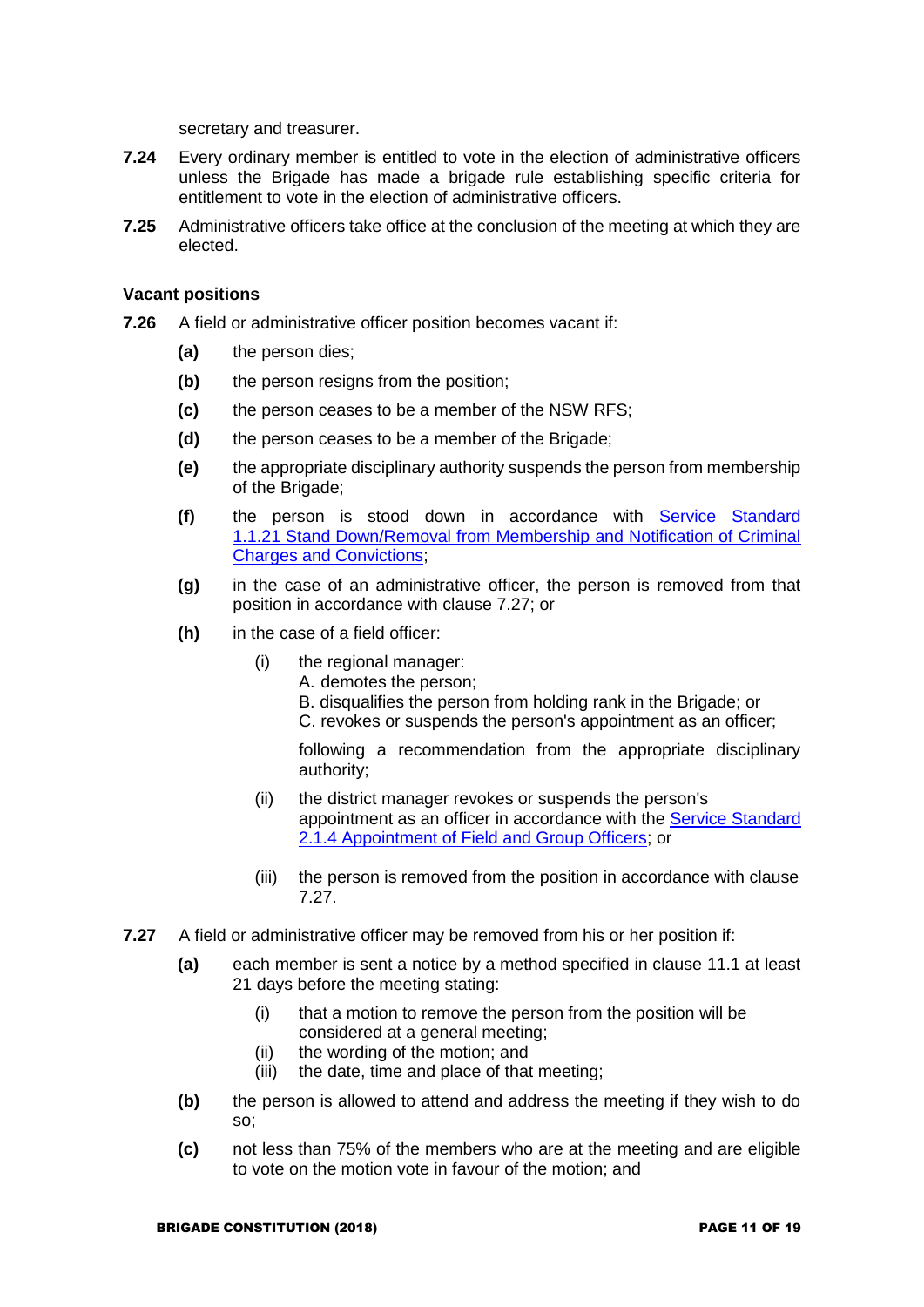- **(d)** if the position is a field officer, the district manager subsequently revokes the person's appointment as a field officer.
- **7.28** Only members who are entitled to vote in an election for field or administrative officers may vote on a motion to remove a field or administrative officer respectively from office.
- **7.29** In the event of a vacancy, the Brigade must decide as soon as possible whether:
	- **(a)** an election will be held to fill the vacancy; or
	- **(b)** the position should be left vacant until the next AGM.
- **7.30** If the Brigade decides that the position should be left vacant until the next AGM and:
	- **(a)** the vacancy is for a field officer, each of the remaining field officers will 'step up' to fill the vacant position; or
	- **(b)** if the vacancy is for an administrative officer, the Brigade must decide who will carry out the duties of that position until it is filled.
- **7.31** If a field officer's position becomes vacant and the Brigade is unwilling or unable to elect another person to that position, the district manager may appoint a suitably qualified member of the NSW RFS to fill that position until the next AGM or for a shorter period.
- **7.32** If the Brigade decides to hold an election to fill a vacancy:
	- **(a)** the election must take place at the AGM or a general meeting of the Brigade; and
	- **(b)** the president, secretary or other person authorised by the president must advise each member of the:
		- (i) date;
		- (ii) time;
		- (iii) place;

at which the meeting will be held and that an election will be held to fill the vacancy, by a method specified in clause 11.1 at least 21 days prior to the meeting.

#### **Failure to elect officers**

**7.33** If the Brigade fails to hold an AGM or fails to elect any or sufficient field or administrative officers such that the Brigade is, in the opinion of the district manager, unable to function safely and efficiently, the district manager may appoint one or more suitably qualified members of the NSW RFS to the vacant positions to hold office until the Brigade elects a member to the position or their appointment is revoked by the district manager.

### **8 EXECUTIVE COMMITTEE**

#### **Members of the executive committee**

- **8.1** The members of the executive committee are:
	- **(a)** the administrative officers referred to in clauses 7.21(a) to 7.21(c);
	- **(b)** the captain; and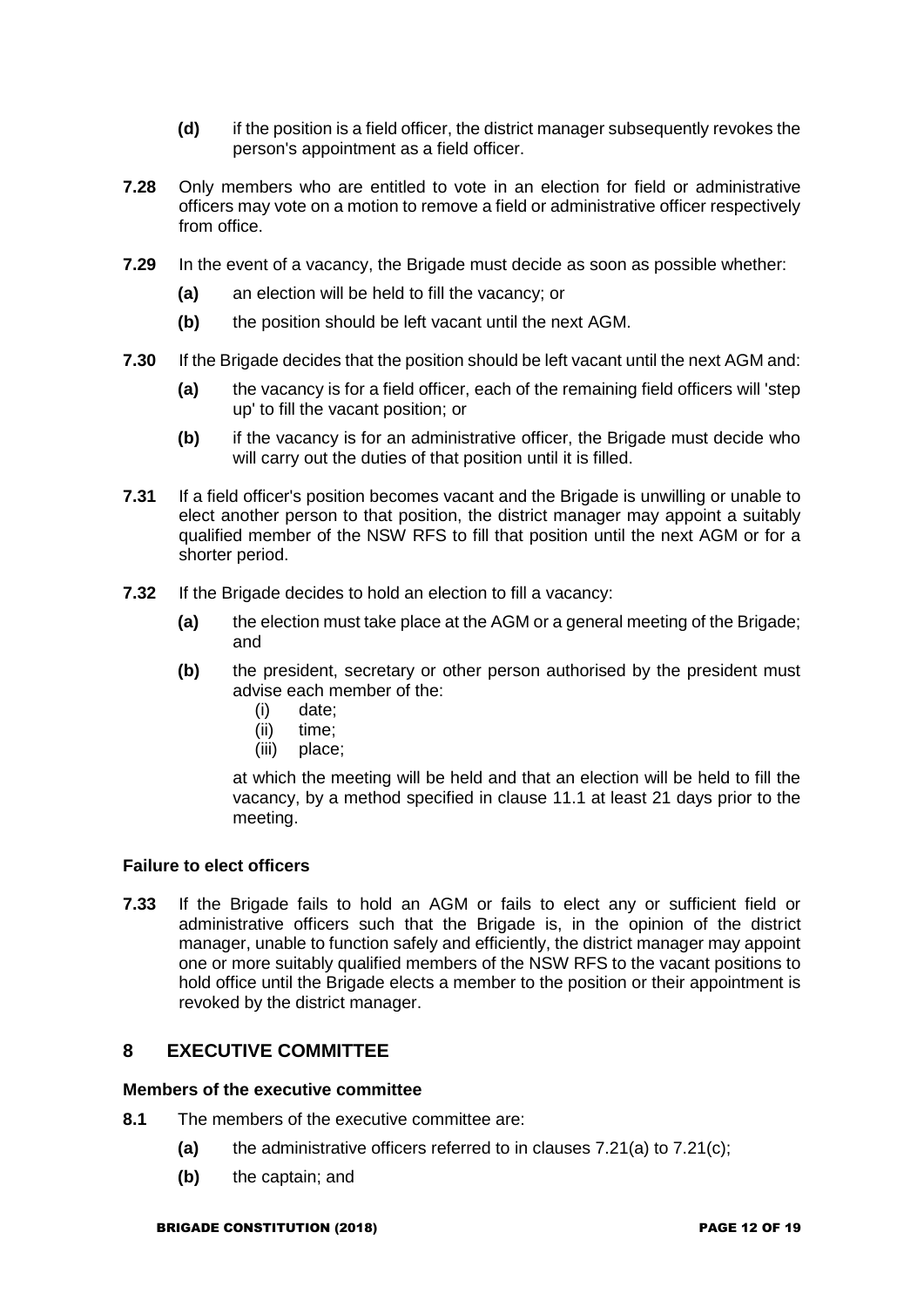- **(c)** any other members appointed or elected pursuant to clause 8.2.
- **8.2** The Brigade may make a brigade rule increasing the membership of the executive committee to include other administrative officers, other field officers or other ordinary members who are not officers.

#### **Function of the executive committee**

- **8.3** The executive committee manages the Brigade other than in relation to operational activities.
- **8.4** The executive committee must manage the Brigade in accordance with any directions or conditions adopted by majority resolution at the AGM or a general meeting.

#### **Executive committee meetings**

- **8.5** The executive committee must meet as often as needed.
- **8.6** The president or secretary may call an executive committee meeting at any time.
- **8.7** The secretary or another member authorised by the president must advise each member of the executive committee of the:
	- **(a)** date;
	- **(b)** time;
	- **(c)** place; and
	- **(d)** agenda

of any executive meeting by a method specified in clause 11.1 at least seven days before the meeting.

- **8.8** The quorum for an executive committee meeting is three members or 25% of the executive committee, calculated at the time of the meeting, whichever is the greater unless that percentage is increased by a brigade rule.
- **8.9** In calculating the quorum, only members of the executive committee who are at the meeting can be counted.
- **8.10** A member who attends a meeting by a method authorised by clause 6.26 is deemed to be at the meeting for the purposes of this constitution, including determining if there is a quorum present.
- **8.11** Minutes of each executive committee meeting must be presented to the AGM or next general meeting whichever is held first after the executive committee meeting.
- **8.12** The executive committee may remove a reference to any confidential discussion or decision in the copy of its minutes that is presented to the AGM, a general meeting or published.

### **9 FINANCE**

#### **Not for profit**

- **9.1** The assets and income of the Brigade may only be used to carry out its aims and no part may be distributed directly or indirectly to the members except as bona fide compensation for:
	- **(a)** expenses incurred on behalf of the Brigade; or
	- **(b)** services rendered to the Brigade.

#### BRIGADE CONSTITUTION (2018) PAGE 13 OF 19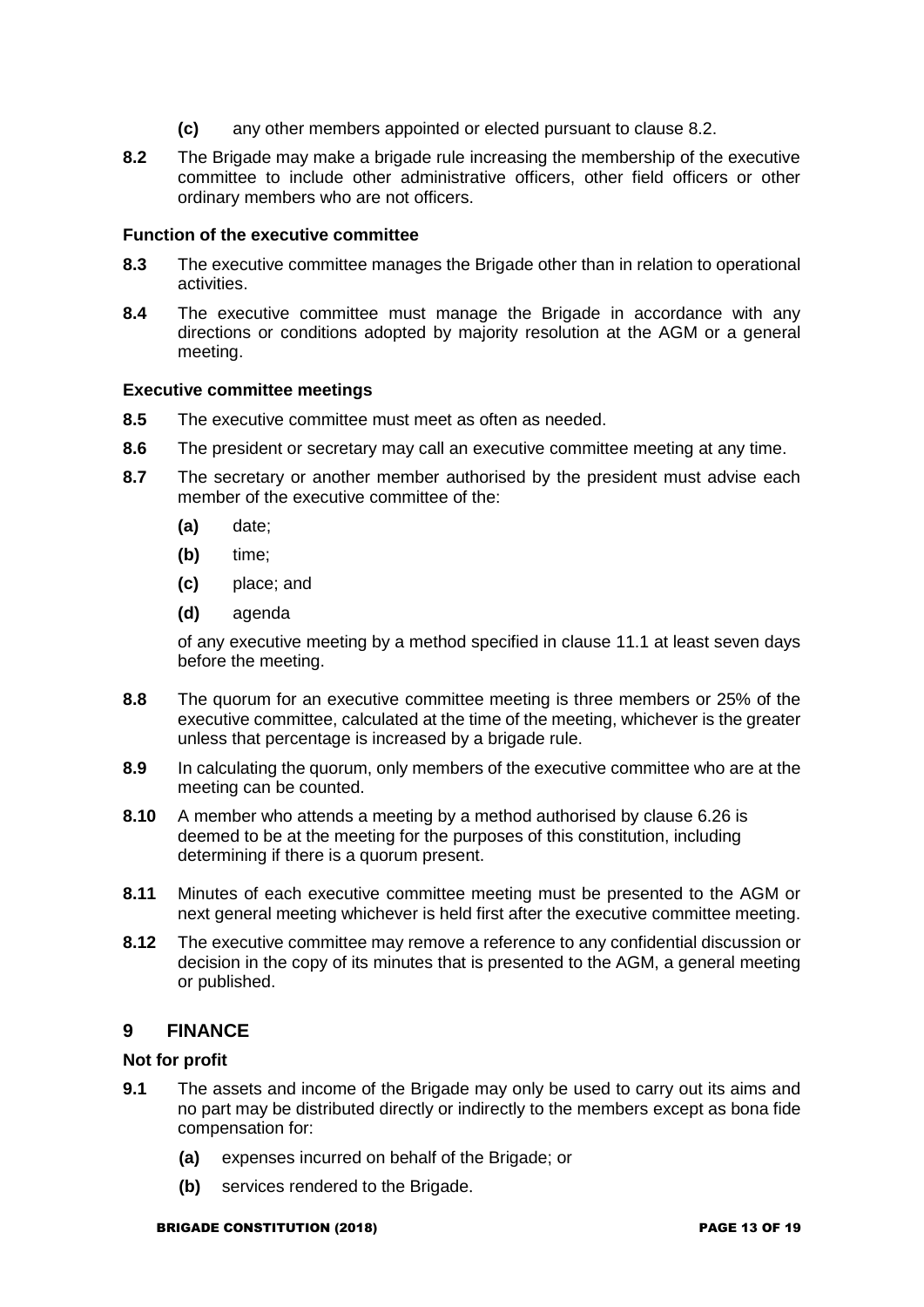#### **Social account**

- **9.2** Notwithstanding clause 9.1, the Brigade may maintain a separate social account for the deposit and expenditure of monies contributed for the sole purpose of:
	- **(a)** conducting social events for members, their families and friends; or
	- **(b)** the welfare of members.
- **9.3** General brigade funds or monies donated to the Brigade to assist it in carrying out its aims must not be deposited to the social account or used for conducting social events.

#### **Annual subscription**

- **9.4** The Brigade must decide at the AGM if it will collect an annual subscription from members and the amount of any annual subscription.
- **9.5** Any annual subscription is due 30 days after the AGM.
- **9.6** A life member is not required to pay any annual subscription that he or she would otherwise be required to pay to the Brigade.

#### **Management of brigade funds**

- **9.7** All monies received by the Brigade must be deposited into an account in the Brigade's name, that has been established at a bank, as soon as practicable after their receipt.
- **9.8** All brigade expenditure must be authorised by a resolution of the AGM or a general meeting of the Brigade.
- **9.9** The Brigade may adopt a resolution at the AGM or a general meeting of the Brigade authorising the executive committee to approve Brigade expenditure subject to any conditions or limits set out in the resolution provided that all such expenditure is subsequently reported to a Brigade AGM or general meeting.
- **9.10** All cheques or other authorities to pay monies out of the Brigade's accounts, including any electronic payments or transfers, must be signed or otherwise authorised by:
	- **(a)** any two of the treasurer, president, captain and secretary; or
	- **(b)** at least two administrative or field officers in accordance with a brigade rule.
- **9.11** All Brigade fundraising activities must comply with any relevant Service Standard including [Service Standard 1.1.16 Fundraising Activities \(Provisions of Goods and](https://www.myrfs.nsw.gov.au/DesktopModules/Bring2mind/DMX/Download.aspx?EntryId=15473&PortalId=0&DownloadMethod=attachment)  [Services\).](https://www.myrfs.nsw.gov.au/DesktopModules/Bring2mind/DMX/Download.aspx?EntryId=15473&PortalId=0&DownloadMethod=attachment)

#### **Brigade financial year**

**9.12** The Brigade's financial year is 1 April to the next 31 March.

### **Auditor**

- **9.13** The Brigade must appoint an auditor at the AGM.
- **9.14** The auditor must:
	- **(a)** not be a member of the Brigade; and
	- **(b)** have the qualifications specified in the Brigade Management Handbook.
- **9.15** The auditor must conduct an audit of the Brigade's financial records at the end of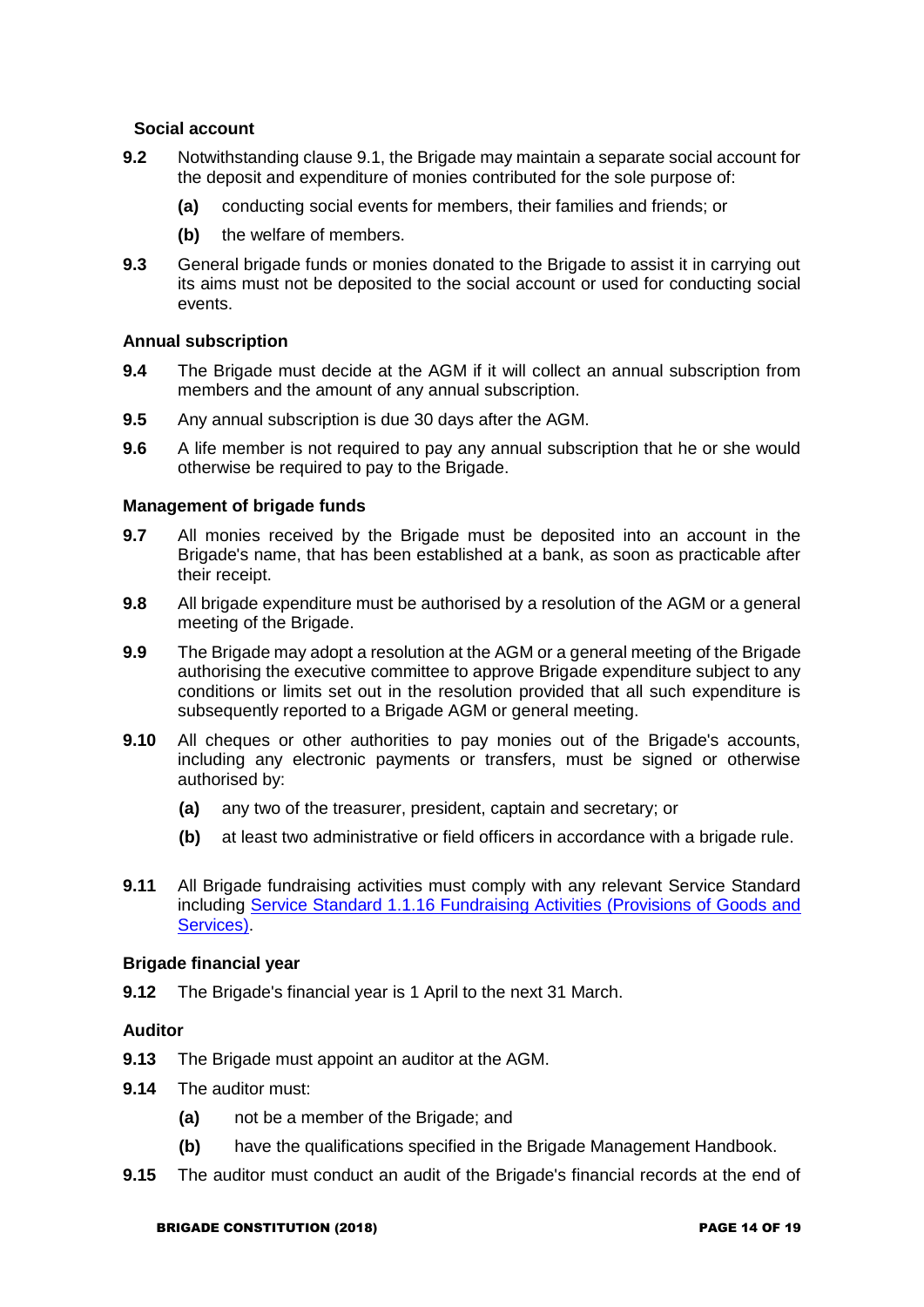each financial year as specified in the Brigade Management Handbook and provide a written report to the treasurer to be provided to the members at the AGM.

- **9.16** A copy of the statement of the Brigade's accounts, report by the treasurer, and auditor's report presented to the AGM must be sent to the district manager within seven days of the AGM.
- **9.17** In the event that the Brigade fails to provide an audited set of accounts, to the AGM as required by clause 9.15 or to the district manager as required by clause 9.16 the district manager must:
	- **(a)** appoint an auditor for the Brigade
	- **(b)** direct the Brigade to make available all records to that auditor so that they may conduct an audit;
	- **(c)** if appropriate charge the cost of that audit to the Brigade; and
	- **(d)** call a meeting of the Brigade to present the audited financial statements.

### **10 PUBLIC FUND**

#### **Note – these provisions only apply if the Brigade wishes to accept tax deductible donations in its own right.**

- **10.1** Clause 10 only applies if the Brigade establishes a Public Fund for the purposes set out in clauses 10.3 and 10.4.
- **10.2** The Brigade may establish a fund called "Brigade name" followed by the words "Volunteer Fire and Emergency Public Fund" which is to be governed by the rules set out in this clause 10.
- **10.3** The object of the Public Fund is to solicit and receive gifts from the public solely for the purpose of supporting the volunteer-based fire and emergency service activities of the Brigade.
- **10.4** The Brigade must maintain the Public Fund for the sole purpose of supporting the volunteer-based fire and emergency service activities of the Brigade and to receive and record all of the following:
	- **(a)** gifts of money or property for that purpose;
	- **(b)** deductible contributions described in item 7 and 8 of the table in section 30 15 of the *Income Tax Assessment Act 1997* in relation to a fund-raising event held for that purpose; and
	- **(c)** money received because of such gifts and contributions.

The Public Fund shall not receive any other money or property.

- **10.5** The Brigade must establish and maintain a separate bank account into which all gifts, or deductible contributions, of money or sale of gifted property for the sole purpose of supporting the volunteer-based fire and emergency service activities of the Brigade must be paid. This bank account must not receive any other money or property.
- **10.6** The Brigade may invite the public to make gifts of money or property to the Public Fund for the volunteer-based fire and emergency service activities of the Brigade.
- **10.7** All receipts for gifts must:
	- **(a)** be issued in the name of the "Brigade name" "Volunteer Fire and Emergency Public Fund"; and
	- **(b)** state that the receipt is for a gift; and

#### BRIGADE CONSTITUTION (2018) PAGE 15 OF 19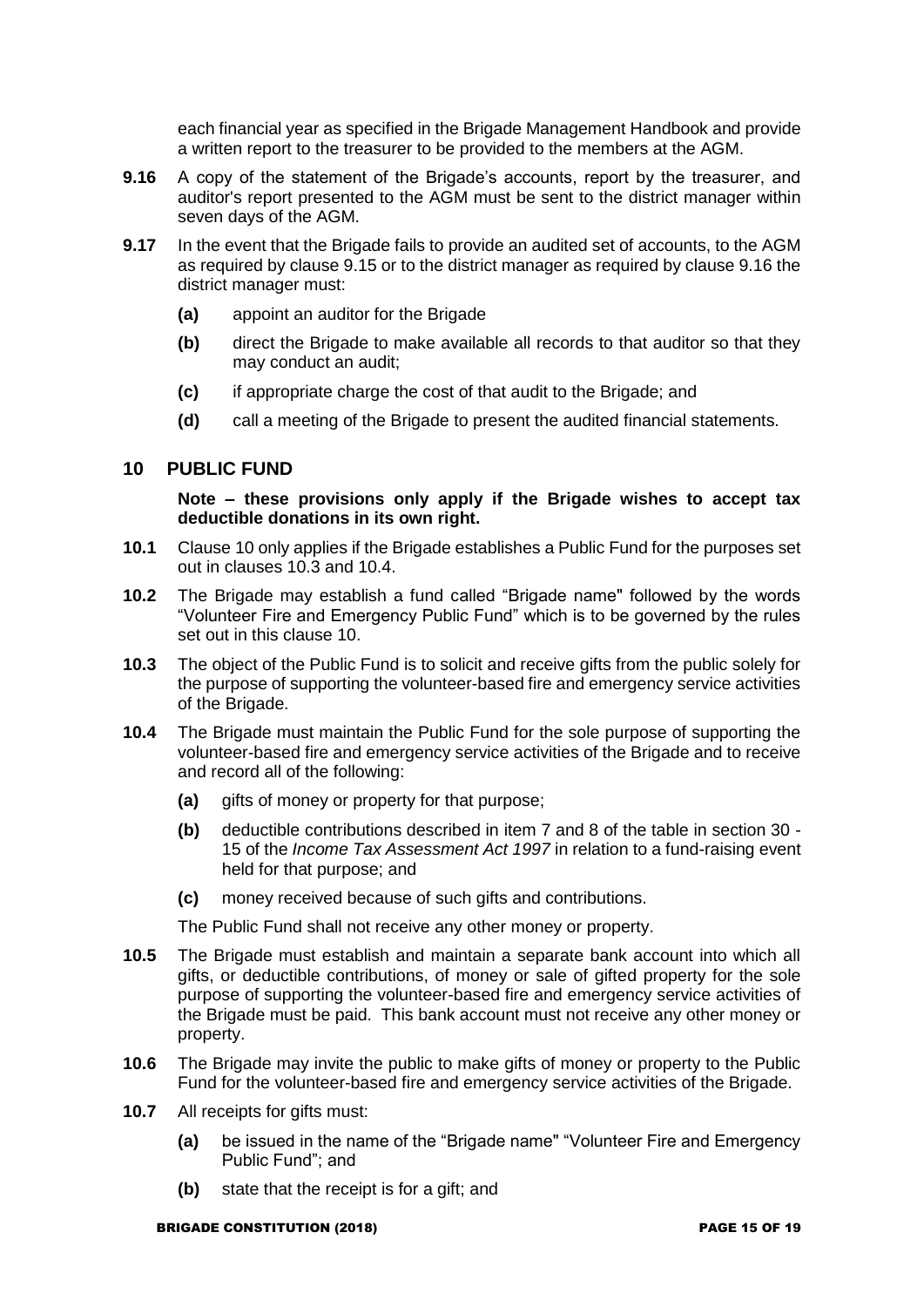- **(c)** state the Australian Business Number (ABN) of the Brigade.
- **10.8** A management committee comprising the treasurer and no fewer than two other persons must be appointed by the Brigade to administer the Public Fund. A majority of the members of the management committee must be persons having a degree of responsibility to the general community by reason of their occupation or standing in the community.
- **10.9** The Public Fund must operate on a non-profit basis. No portion of the assets or income of the Public Fund will be distributed directly or indirectly to members of the Brigade or the Public Fund's management committee apart from bona fide compensation for services rendered or expenses incurred on behalf of the Public Fund.
- **10.10** The Brigade must use the Public Fund for the sole purpose of supporting the volunteer-based fire and emergency service activities of the Brigade. The Public Fund must be used only in accordance with this constitution and any relevant Service Standard.
- **10.11** The Brigade must notify the Australian Taxation Office in writing if it is no longer entitled to be endorsed for the operation of the Public Fund, or of any changes that would affect its entitlement to endorsement.

### **11 NOTICES**

- **11.1** Any notice of meeting, agenda or other document which must be provided to a member may be:
	- **(a)** delivered to the member personally;
	- **(b)** posted by prepaid letter addressed to the last known place of residence, business or post office box of the member;
	- **(c)** sent by email to an email address specified by the member, in correspondence or otherwise, as an address to which emails to the member may be sent; or
	- **(d)** sent by facsimile transmission to a number specified by the member, in correspondence or otherwise, as a number to which facsimile transmissions to the member may be sent.
- **11.2** The notice will have been deemed to have been received immediately in the case of a notice sent pursuant to clauses 11.1 (a), (c) and (d) and after five clear business days in the case of a notice sent pursuant to clause 11.1 (b).
- **11.3** The Brigade may make a brigade rule that varies the method by which members may be given notice provided that any other method of giving notice gives not less than any required notice period specified in the constitution.

### **12 BRIGADE RULES**

- **12.1** The Brigade may make a brigade rule in relation to the specific clauses in this constitution that provide for the making of a brigade rule.
- **12.2** A brigade rule must be consistent with the provisions of:
	- **(a)** the Constitution;
	- **(b)** the Brigade Management Handbook;
	- **(c)** the Service Standards; and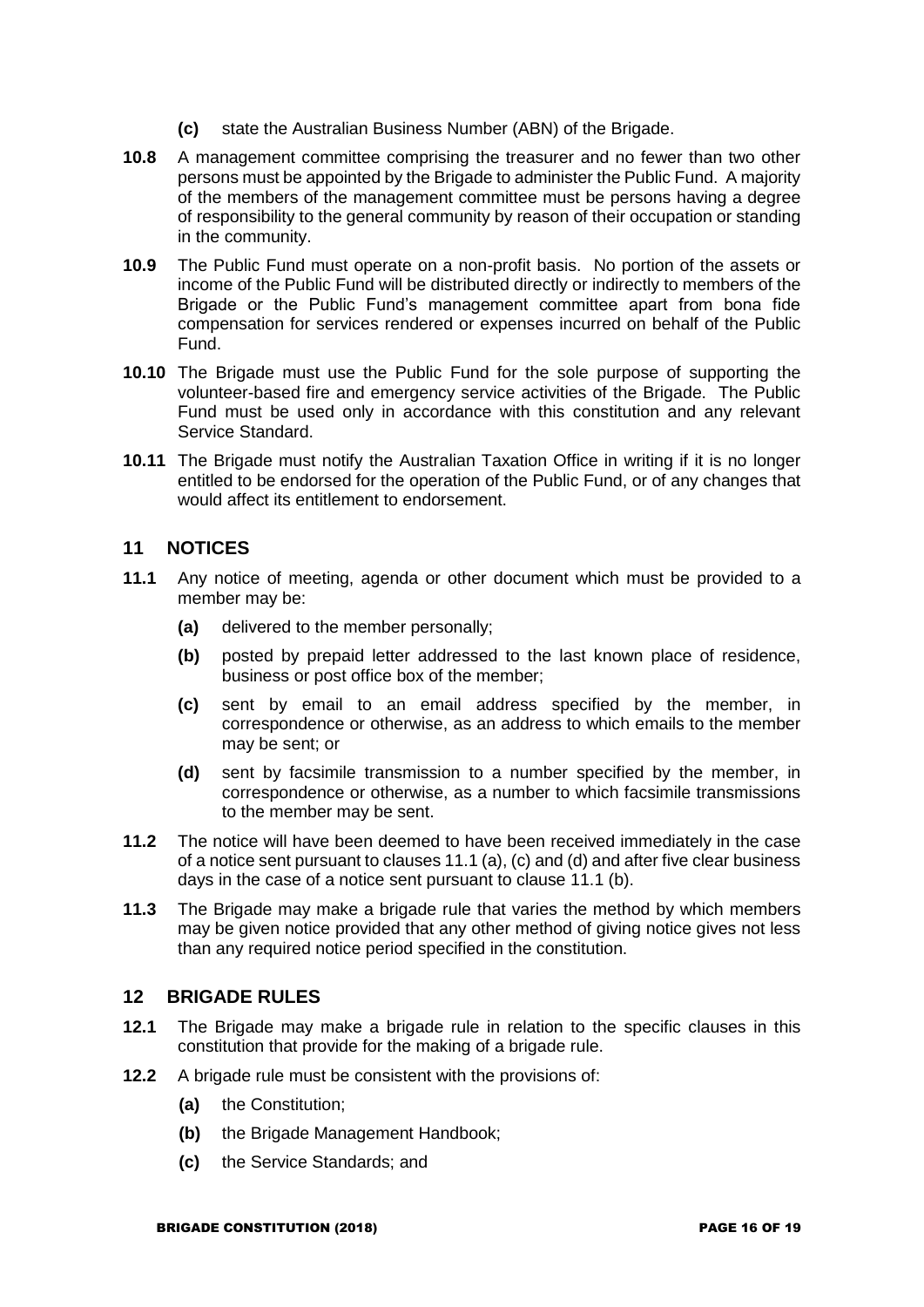- **(d)** any relevant district standard operating procedure.
- **12.3** In the case of any inconsistency the provisions of the documents in clause 12.2(a)- 12.2(d) shall prevail.
- **12.4** A copy of any motion to make, amend or repeal a brigade rule must be sent to each member by a method specified in clause 11.1 at least 21 days before the meeting at which the motion will be considered.
- **12.5** A brigade rule may be made, repealed or amended provided that not less than 75% of the ordinary members who are at the meeting vote in favour of the motion.
- **12.6** A copy of the new or amended brigade rule must be sent to the district manager within seven days of the motion being passed.
- **12.7** A brigade rule does not come into effect until it is:
	- **(a)** approved by the district manager; and
	- **(b)** posted on MyRFS by the district manager or a person authorised by the district manager.
- **12.8** Any resolution amending or repealing a brigade rule does not come into effect until the change has been:
	- **(a)** approved by the district manager; and
	- **(b)** posted on MyRFS by the district manager or a person authorised by the district manager.
- **12.9** A brigade rule that appears on MyRFS is deemed to have been properly made in accordance with this constitution and not to have been amended or repealed.

### **13 BRIGADE STANDING ORDERS**

- **13.1** The Brigade may make brigade standing orders relating to the day-to-day management and operation of the Brigade.
- **13.2** A brigade standing order must not amend or otherwise alter the operation of this constitution or a brigade rule.
- **13.3** A brigade standing order must be consistent with the provisions of:
	- **(a)** the Constitution;
	- **(b)** the Brigade Management Handbook;
	- **(c)** the Service Standards; and
	- **(d)** any relevant district standard operating procedure.
- **13.4** In the case of any inconsistency, the provisions of the documents in clause 13.3 (a) -13.3 (d) shall prevail.
- **13.5** A copy of any motion to make, amend or repeal a brigade standing order must be sent to each member by a method specified in clause 11.1 of this Constitution at least 21 days before the meeting at which the motion will be considered.
- **13.6** A brigade standing order may be made, repealed or amended provided that not less than 50% of the ordinary members who are at the meeting vote in favour of the motion.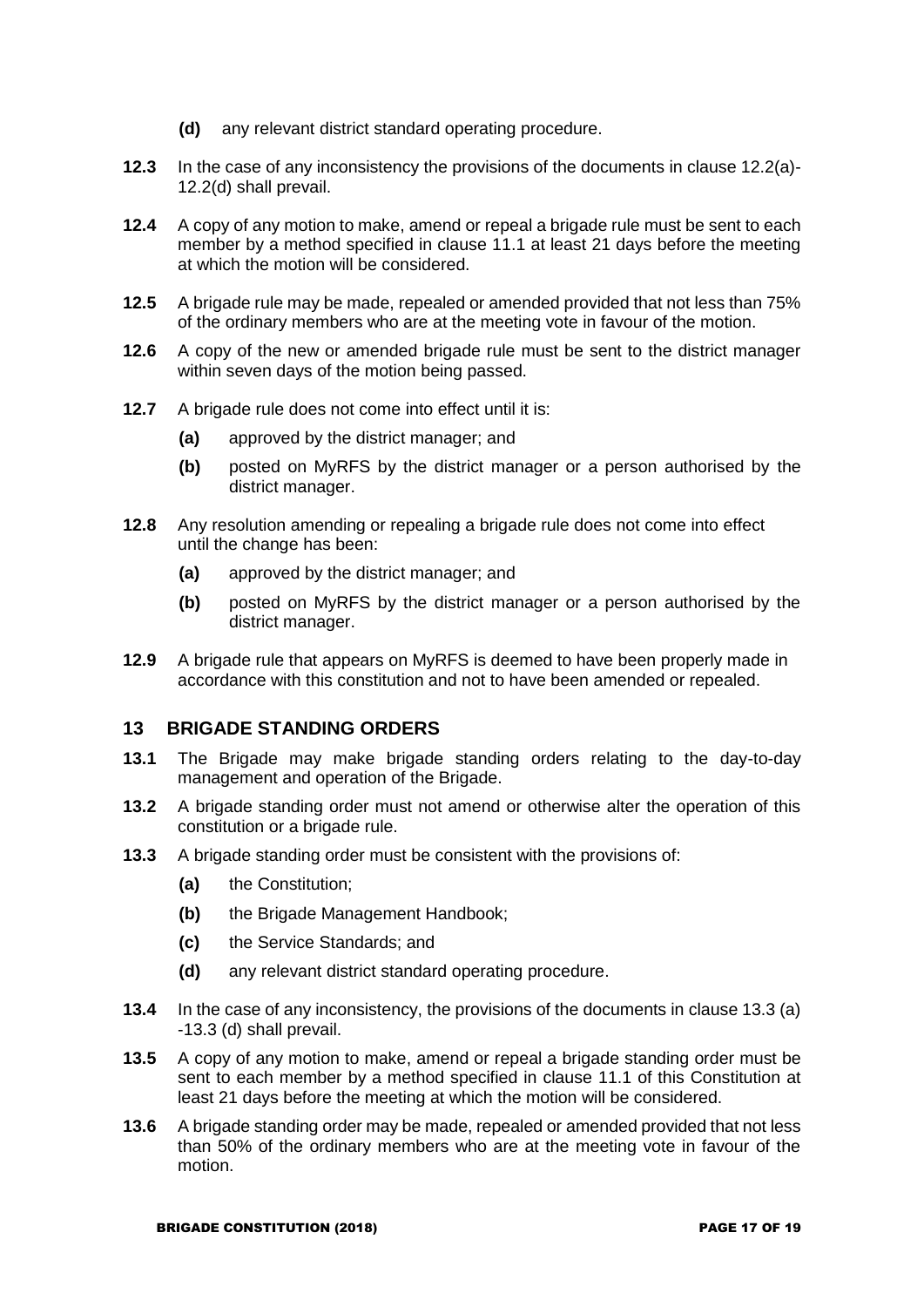**13.7** If in the opinion of the district manager a brigade standing order contravenes clauses 13.2 or 13.3 he or she may direct the Brigade to amend, alter or rescind that brigade standing order.

## **14 DISCIPLINE**

**14.1** Disciplinary action may be taken against an officer or member of the Brigade by a disciplinary panel established in accordance with the provisions o[f Service Standard](https://www.myrfs.nsw.gov.au/DesktopModules/Bring2mind/DMX/Download.aspx?EntryId=15458&PortalId=0&DownloadMethod=attachment)  [1.1.2 Discipline](https://www.myrfs.nsw.gov.au/DesktopModules/Bring2mind/DMX/Download.aspx?EntryId=15458&PortalId=0&DownloadMethod=attachment) or another appropriate disciplinary authority.

### **15 INTERPRETATION AND REVIEW OF CONSTITUTION**

#### **Interpretation of Constitution and brigade rules**

- **15.1** Issues relating to the interpretation of this constitution or a brigade rule which arise at the AGM, a general meeting or a meeting of the executive committee must be decided in the first instance by the chairperson of the meeting.
- **15.2** If a motion of a dissent in the ruling of the chairperson is carried, the matter must be adjourned and the question referred to the district manager for determination.

#### **Review of Constitution**

**15.3** The Brigade must review the provisions of the Constitution in accordance with requirements of the Brigade Management Handbook.

#### **16 DISBANDMENT**

- **16.1** If:
	- **(a)** the Brigade is disbanded and/or the Public Fund is wound up; or
	- **(b)** the Public Fund has been endorsed as a deductible gift recipient for the operation of the fund and the Public Fund ceases to be so endorsed,

any property remaining after the payment of all expenses and liabilities and/or any surplus assets of the Public Fund must be transferred to one or more rural fire brigades or funds, authorities or institutions with similar aims and purposes to those of the Brigade, that are deductible gift recipients.

- **16.2** In deciding which rural fire brigade or funds, authorities or institutions with similar aims and purposes that are deductible gift recipients to which the remaining property should be transferred, the Brigade must take into account the requirements of [Service Standard 2.1.1 Formation and Disbandment of Brigades and Groups of](https://www.myrfs.nsw.gov.au/DesktopModules/Bring2mind/DMX/Download.aspx?EntryId=15497&PortalId=0&DownloadMethod=attachment)  [Brigades](https://www.myrfs.nsw.gov.au/DesktopModules/Bring2mind/DMX/Download.aspx?EntryId=15497&PortalId=0&DownloadMethod=attachment) and [Service Standard 2.1.14 Management of Deductible Gift Recipient](https://www.myrfs.nsw.gov.au/DesktopModules/Bring2mind/DMX/Download.aspx?EntryId=16775&PortalId=0&DownloadMethod=attachment)  [Status for NSW RFS Brigades.](https://www.myrfs.nsw.gov.au/DesktopModules/Bring2mind/DMX/Download.aspx?EntryId=16775&PortalId=0&DownloadMethod=attachment)
- **16.3** If at the time of disbandment, no rural fire brigade is endorsed by the Commissioner of Taxation as a deductible gift recipient, any property remaining must be transferred to another fund, authority or institution that is endorsed as a deductible gift recipient.
- **16.4** No payment or transfer may be made by the Brigade in the circumstances mentioned in clause 16.1 or 16.3 above, otherwise than in accordance with clause 16.5.
- **16.5** If the Brigade is disbanded or merged with another rural fire brigade any monies or other property held by the Brigade other than in the Public Fund (assets), must:
	- **(a)** if the Brigade is merged with another rural fire brigade, be transferred to the merged entity; or